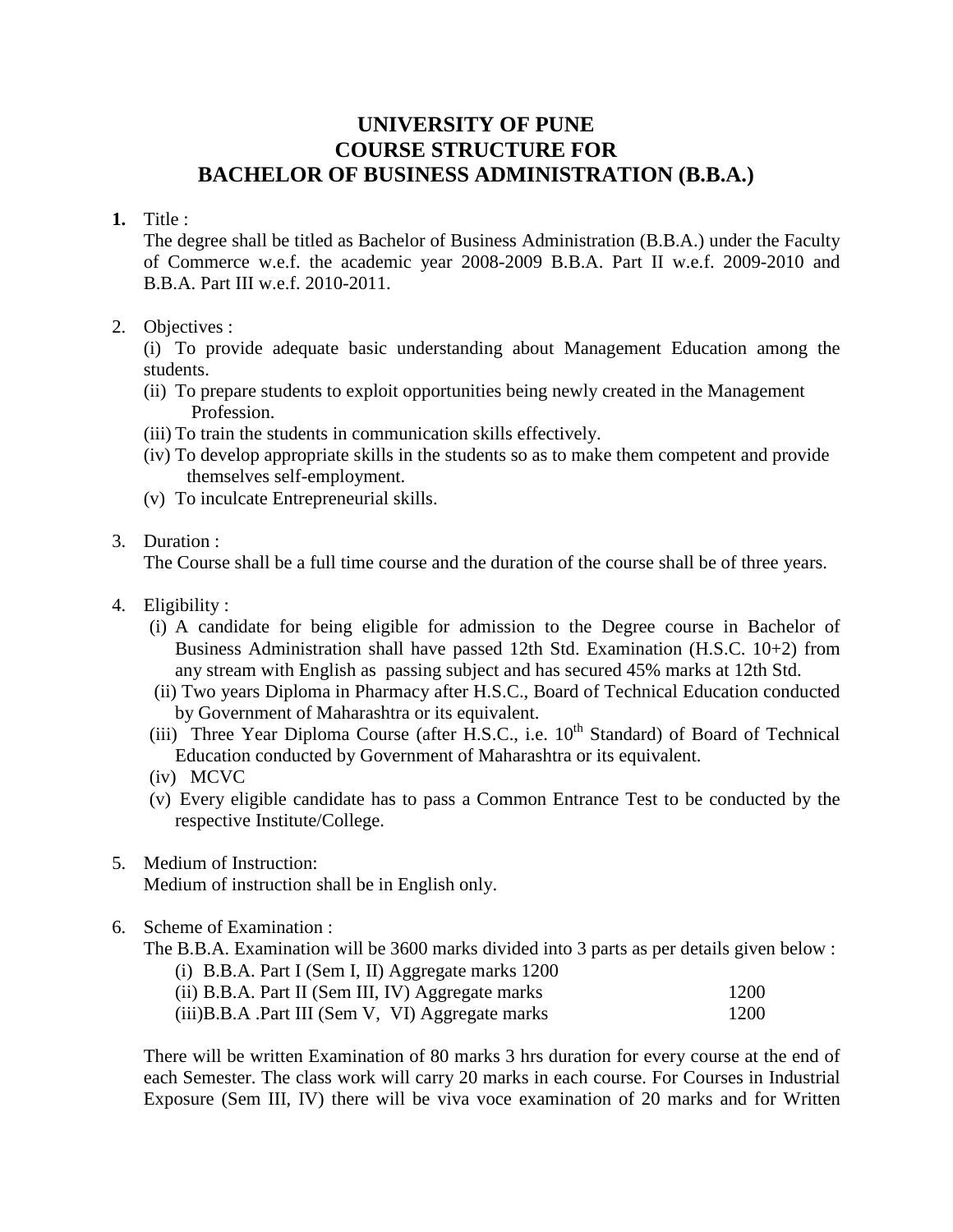Report and Industrial visits 80 marks. For course on Project work (Sem VI) there will be oral presentation test consisting of 20 marks and Written Report of 80 marks.

### 7. Backlog :

- a) A student shall be allowed to keep term for the Second Year, if he/she has a backlog of not more than three theory & one practical or four theory heads of total number of subjects of the First year examination, which consist of First  $\&$  Second Semester.
- b) A student shall be allowed to keep term for the Third year, if he/she has no backlog of first Year & if he/she has a backlog of not more than three theory & one practical or four theory heads of total number of subject of the Second Year examination which consist of Third & Fourth Semester.
- 8. Standard of Passing and Award of Class : In order to pass examination a candidate has to obtain 40% marks out of 100 (Sem-end exam 80 + class work marks 20 taken together) in each course.

### **The award of class :**

 The class shall be awarded to the student on the basis of aggregate marks obtained by him in all three years (Part I, II and III). The award of Class is as follows :

- (i) Aggregate 70% and above ....... First Class with Distinction.
- (ii) Aggregate 60% and above but less than 70%........ First Class

(iii) Aggregate 55% and more but less than 60% ........ Higher Second Class

- (iv) Aggregate 50% and more but less than 55%........... Second Class.
- (v) Aggregate 40% and more but less than 50% ........ Pass Class.
- (vi) Below 40% ........ Fail.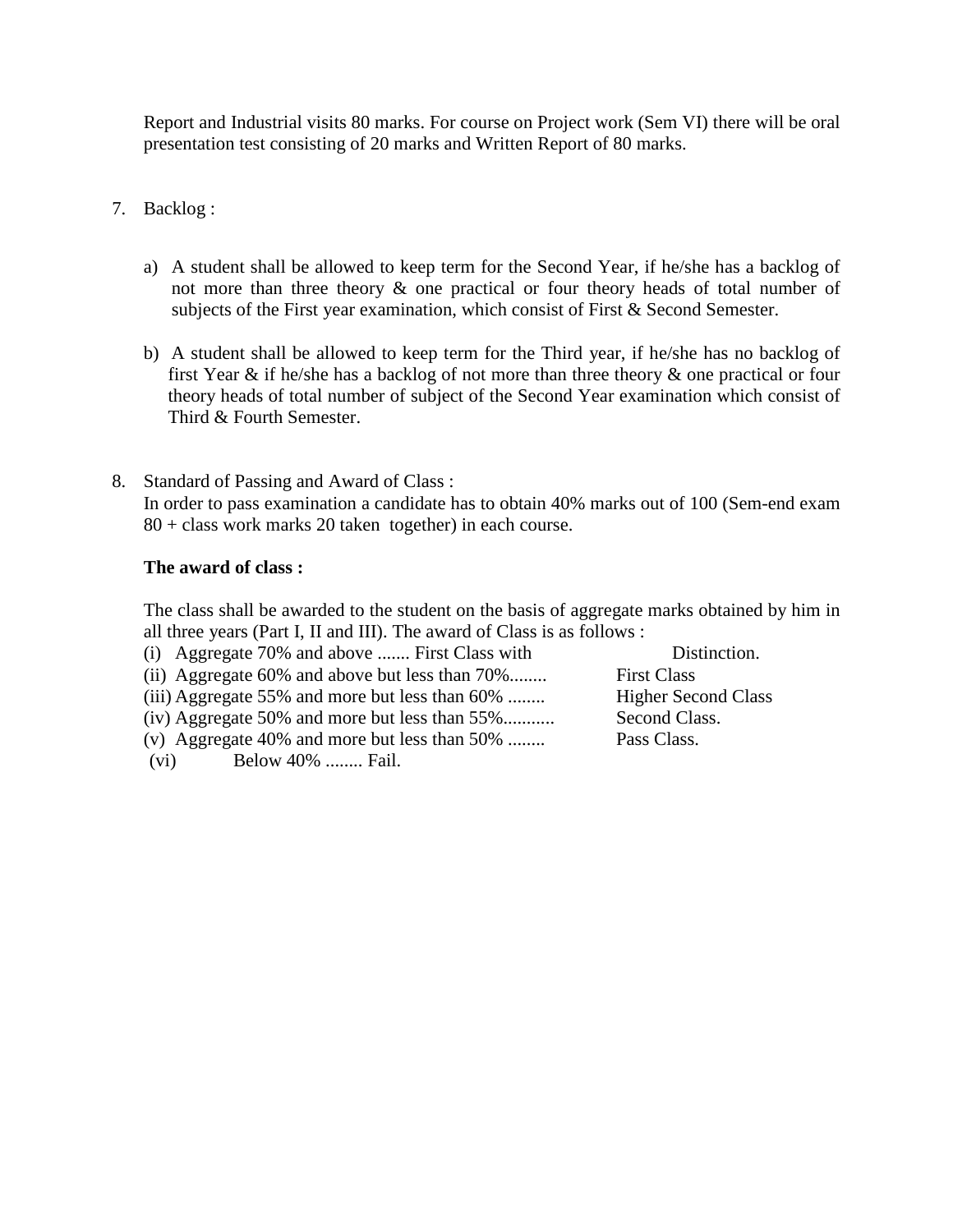# **B.B.A First Year (F.Y)**

| Sr.            | <b>Sem I</b>                               | Sr.No | <b>Sem II</b>                   |
|----------------|--------------------------------------------|-------|---------------------------------|
| N <sub>o</sub> |                                            |       |                                 |
| 1)             | Business Organisation & System (101)       |       | Principles of Managements (201) |
| 2)             | <b>Business Communication Skills (102)</b> | 2)    | Principles of Marketing (202)   |
| 3)             | Business Accounting (103)                  | 3)    | Principles of Finance (203)     |
| 4)             | Business Economics (Micro) (104)           | 4)    | Basics of Cost Accounting (204) |
| 5)             | Business Mathematics (105)                 | 5)    | Business Statistics (205)       |
| 6)             | Business Demography $\&$ (106)             | 6)    | Business Informatics (206)      |
|                | <b>Environmental Studies</b>               |       |                                 |
|                |                                            |       |                                 |

# **B.B.A 2nd Year (S.Y)**

| Sr.No             | <b>Sem III</b>                  | Sr.No | <b>Sem IV</b>                            |
|-------------------|---------------------------------|-------|------------------------------------------|
| 1)                | Personality Development (301)   | 1)    | Production & Operations                  |
|                   |                                 |       | Management (401)                         |
| 2)                | Business Laws (302)             | 2)    | Industrial Relations & Labour laws (402) |
| 3)                | Human Resource Management &     | 3)    | Business Taxation (403)                  |
|                   | Organisation Behaviors (303)    |       |                                          |
| $\left( 4\right)$ | Management Accounting (304)     | 4)    | International Business (404)             |
| 5)                | Business Economic (Macro) (305) | 5)    | Management Information System (405)      |
| 6)                | I.T.in Management (306)         | 6)    | Business Exposure (Field Visits) (406)   |
|                   |                                 |       |                                          |

# **B.B.A 3rd Year (T.Y)**

| Sr.No | <b>Sem V</b>                       | Sr.No                        | <b>Sem VI</b>                   |
|-------|------------------------------------|------------------------------|---------------------------------|
|       |                                    |                              |                                 |
| 1)    | Supply & Chain logistics $(501)$   | 1)                           | Business Planning & Project     |
|       |                                    |                              | Management (601)                |
| 2)    | Entrepreneurship Development (502) | 2)                           | Event Management (602)          |
| 3)    | Business Ethics (503)              | 3)                           | Management Control System (603) |
| 4)    | <b>Research Methodology</b>        | $\left( \frac{1}{2} \right)$ | $E$ - Commerce (604)            |
|       | (Tools & Analysis) (504)           |                              |                                 |
| 5)    | Specialisation $-I(505)$           | 5)                           | Specialisation $-HI$ (605)      |
| 6)    | Specialisation $-II$ (506)         | 6)                           | Specialisation – IV $(606)$     |

# **Available Specializations**

1) Finance 2) Marketing 3) Human Resource Management 4) Service Sector Management 5) Agree Business Management.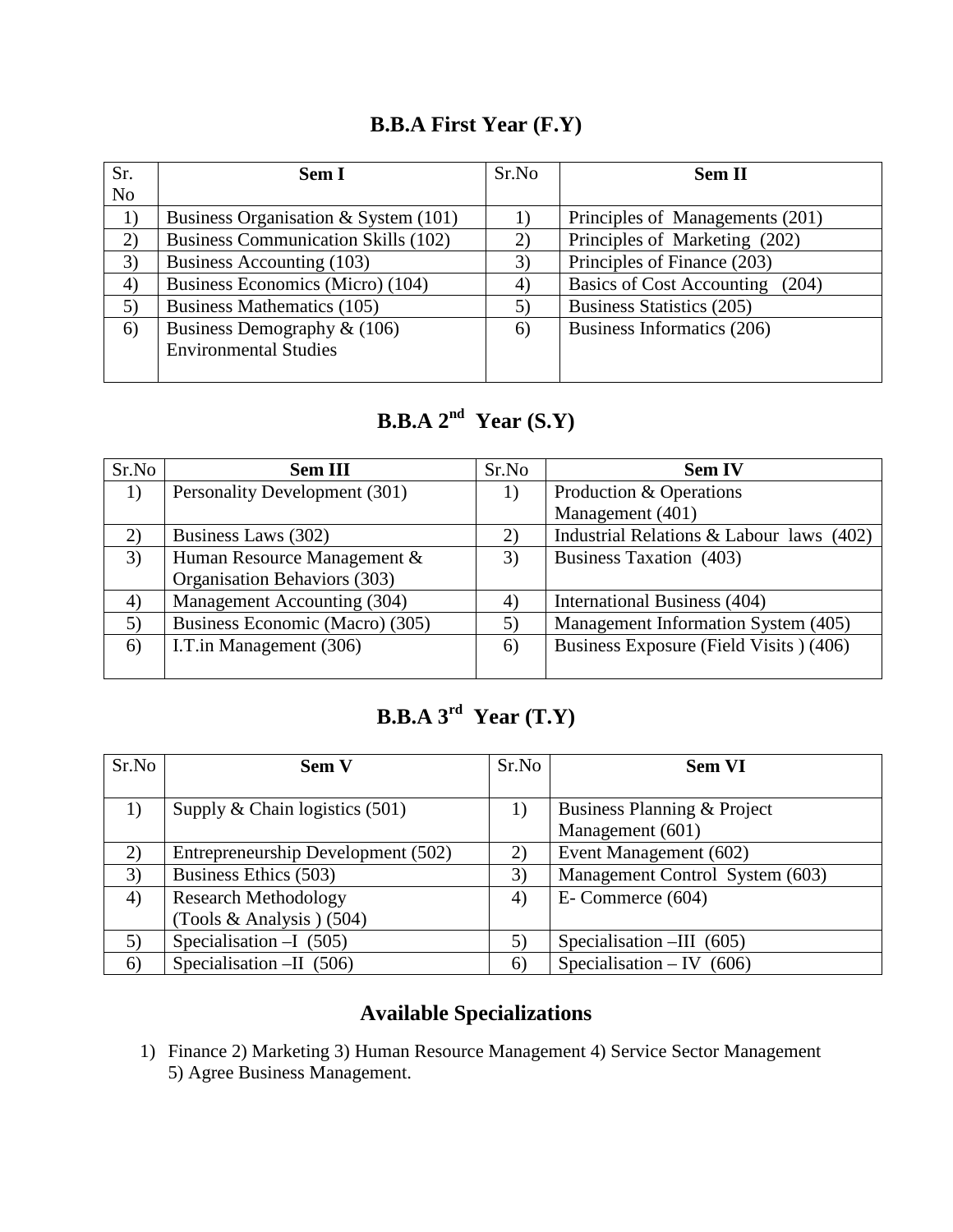### P**ROGRAMME : BBA (Bachelor of Business Administration)**

### **BUISNESS ORGANISATION & SYSTEMS**

### **COURSE CODE: 101**

Total Marks: 100

### **OBJECTIVE:-**

On successful completion of this syllabi the students will

- 1. Understand the basic concepts in commerce, trade and industry. He will be exposed to modern business world.
- 2. Understand modern business practices, forms, procedures and functioning of various business organizations.

The purpose of this paper is to impart to the students an understanding of business concepts with a view to prepare them to face emerging challenge of managing business.

### Semester-I

No. of Lectures

1. Meaning, scope and evolution of commerce & industry, -Industrial Revolution- its effects. -Emergence of Indian MNCs & transnational corporations -Recent trends in business world. Globalization & challenges for Indian Business in new millennium.

(8)

- 2. Business sectors & forms of business organizations- private sector, Cooperative sectors, public sector, joint sector, Services sector, Various forms of business organizations – Sole Proprietorship, Partnership firms, Joint stock companies -their features, relative merits, demerits & suitability (8) Business combinations
- 3. Merges & acquisitions-mergers in India. Networking, Franchising, BPOs & KPOs, E-commerce, On-line trading, patents, trademarks & copyright (8)
- 4. Setting up a New Enterprise Decisions in setting up an Enterprise – opportunity and idea generation, Role of creativity and innovation, Feasibility study and Business Plan, Business size and location decisions, various factors to be considered for starting a new unit, Relevant Government Policies - SEZ (Special Economic Zone) policy etc. (8)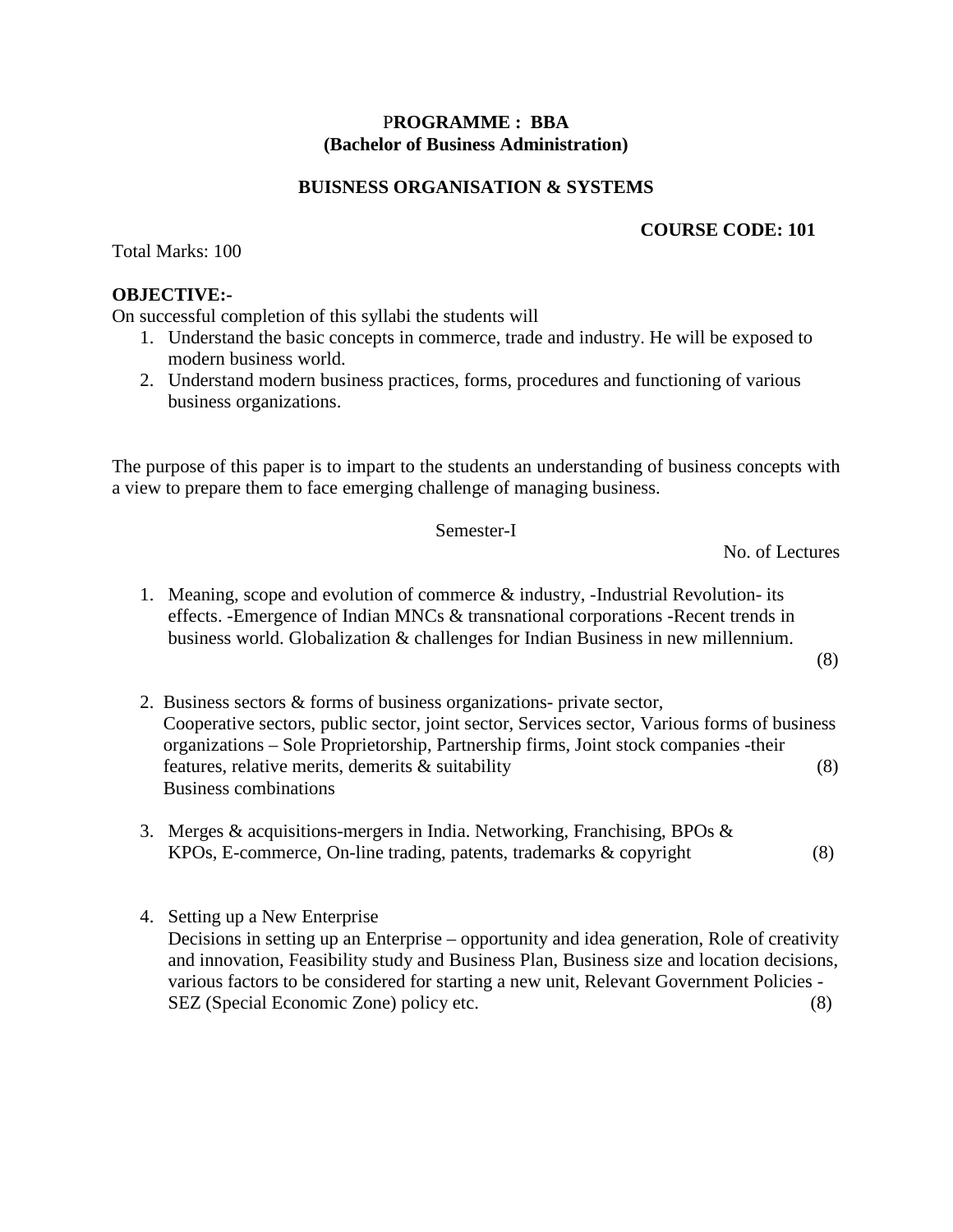5. Domestic & Foreign Trade

 Organization of wholesale & retail trade - recent trends in wholesale & retailing. Malls and Super Markets – their effect on economy - Organization of finance, transport, insurance Communication & other utilities (services) to trade, import export trade procedure  $\&$  their organization. (8)

### 6. Business and Society

Changing Concepts and Objectives of Business, Professionalisation, Business ethics, Business and culture, Technological Development and Social Change, Social Responsibility of Business, Social Audit (8)

### **Books Recommended:**

- 1. Modern Business Organization by S. A. Sherlekar
- 2. Industrial Organization Management:
	- Sherlekar, Patil, Paranjpe, Chitale
- 3. Business Organization and Management By Jallo, Tata McGraw Hill
- 4. Business Environment Text and Cases By F. Cherunilam (Himalaya Publication House)
- 5. Organizing and Financing of Small Scale Industry By Dr. V. Desai
- 6. Industrial Organization and Management By Dr. C. B. Gupta, Publisher Sultan Chand & Co. Delhi
- 7. Business Organization and Management By Dr. C. B. Gupta, Publisher Sultan Chand & Co. Delhi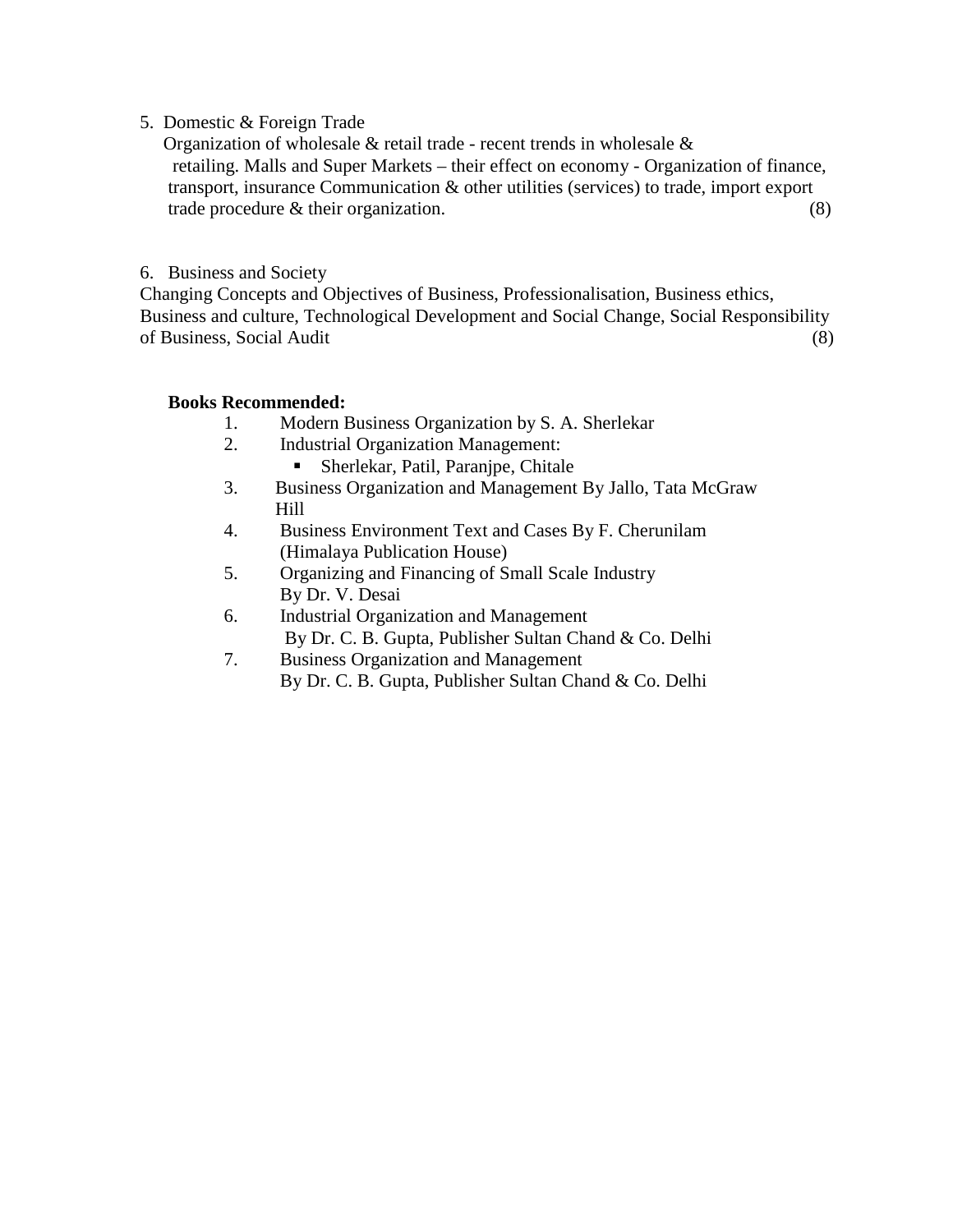### **Business Communication Skills**

### **Course Code: 102**

### **Objectives:**

- 1) To understand the concept, process and importance of communication.
- 2) To gain knowledge of media of communication.
- 3) To develop skills of effective communication both written and oral.
- 4) To help students to acquaint with application of communication skills in the business world .

Semester I

### **Unit 1: Introduction to Communication**

Meaning and Definition - Process - Functions - Objectives - Importance - Essentials of good communication - Communication barriers - Overcoming communication barriers

### **Unit 2: Types of Communication**

Written - Oral - Face-to-face - Silence - Merits and limitations of each type

### **Unit 3: Business Letters**

Need and functions of business letters - Planning & layout of business letter - Kinds of business letters - Essentials of effective correspondence -

 **5** 

### **Unit 4: Drafting of business letters**

Enquiries and replies - Placing and fulfilling orders - Complaints and follow-up - Sales letters - Circular letters - Application for employment and resume - Report writing - Notices, Agenda and Minutes of the Meetings - Memos

### **Unit 5: Oral Communication**

Meaning, nature and scope - Principles of effective oral communication - Techniques of effective speech - Media of oral communication (Face-to-face conversation - Teleconferences - Press Conference – Demonstration - Radio Recording - Dictaphone – Meetings - Rumor - Demonstration and Dramatisation - Public address system - Grapevine - Group Discussion - Oral report - Closed circuit TV). The art of listening - Principles of good listening.

# No. of Lectures

 **12** 

**12** 

**12**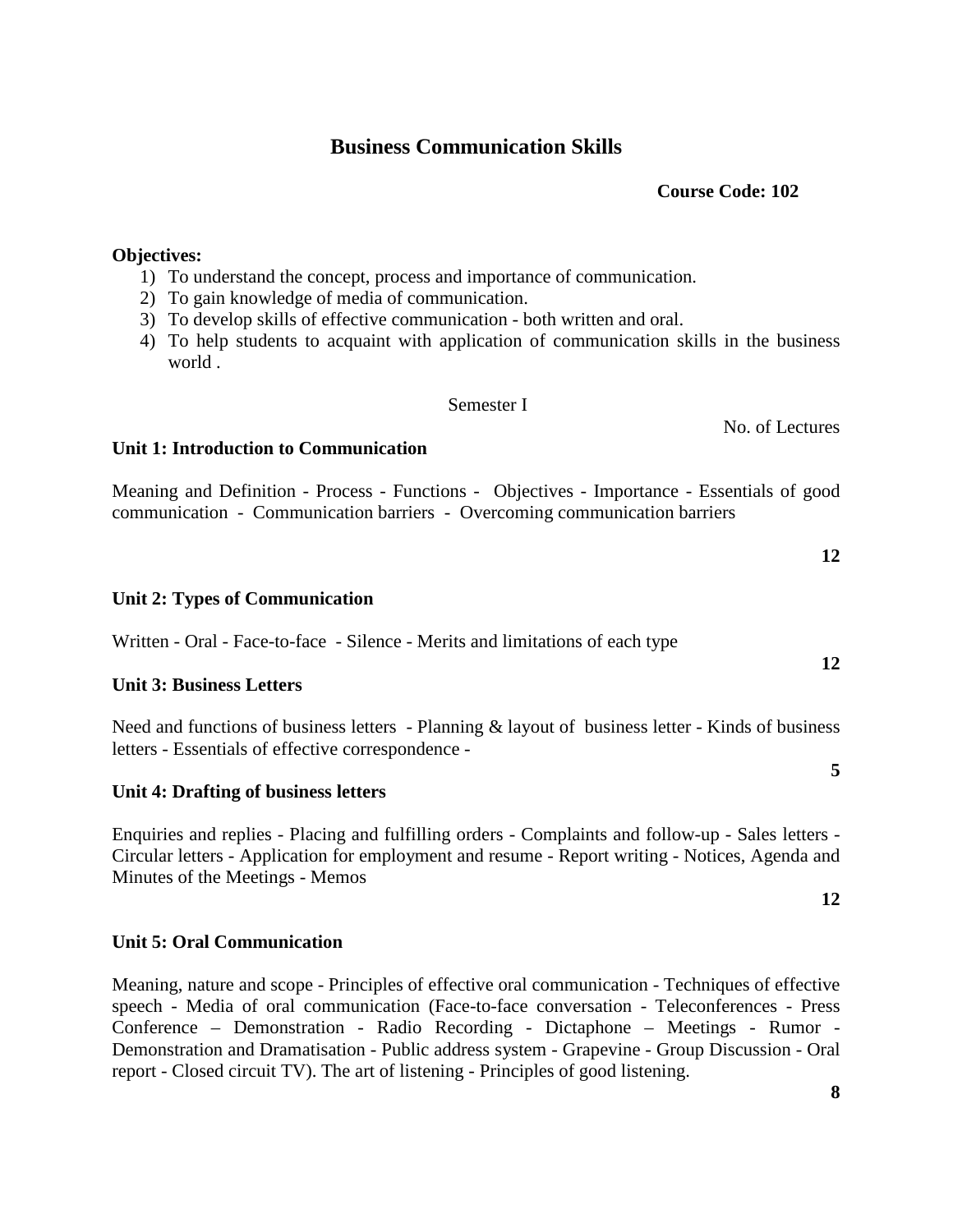### **Unit 6: Application of Communication Skills**

Group Decision-Making - Conflict and Negotiations - Presentation and Interviews - Speeches - Customer Care/Customers Relations - Public Relations (Concept, Principles, Do's and Don'ts etc. to be studied for each type).

### **Topics Prescribed for workshop/lab**

Group Discussion

- i) Mock Interview
- ii) Interview
- iii) Public Speech
- iv) Conflict Situation
- v) Decision-making in a group
- vi) Written Communication

### *Recommended Books:*

- *1) Business Communication K. K. Sinha Galgotia Publishing Company, New Delhi.*
- *2) Media and Communication Management C. S. Rayudu Himalaya Publishing House, Bombay.*
- *3) Essentials of Business Communication Rajendra Pal and J. S. Korlhalli Sultan Chand & Sons, New Delhi.*
- *4) Business Communication (Principles, Methods and Techniques) Nirmal Singh Deep & Deep Publications Pvt. Ltd., New Delhi.*
- *5) Business Communication Dr. S.V. Kadvekar, Prin. Dr. C. N. Rawal and Prof. Ravindra Kothavade - Diamond Publications, Pune.*
- *6) Business Correspondence and Report Writing R. C. Sharma, Krishna Mohan Tata McGraw-Hill Publishing Company Limited, New Delhi.*
- *7) Communicate to Win Richard Denny Kogan Page India Private Limited, New Delhi.*
- *8) Modern Business Correspondence L. Gartside The English Language Book Society and Macdonald and Evans Ltd.*
- *9) Business Communication M. Balasubrahmanyan Vani Educational Books.*
- *10) Creating a Successful CV Siman Howard Dorling Kindersley.*

 **12** 

**12**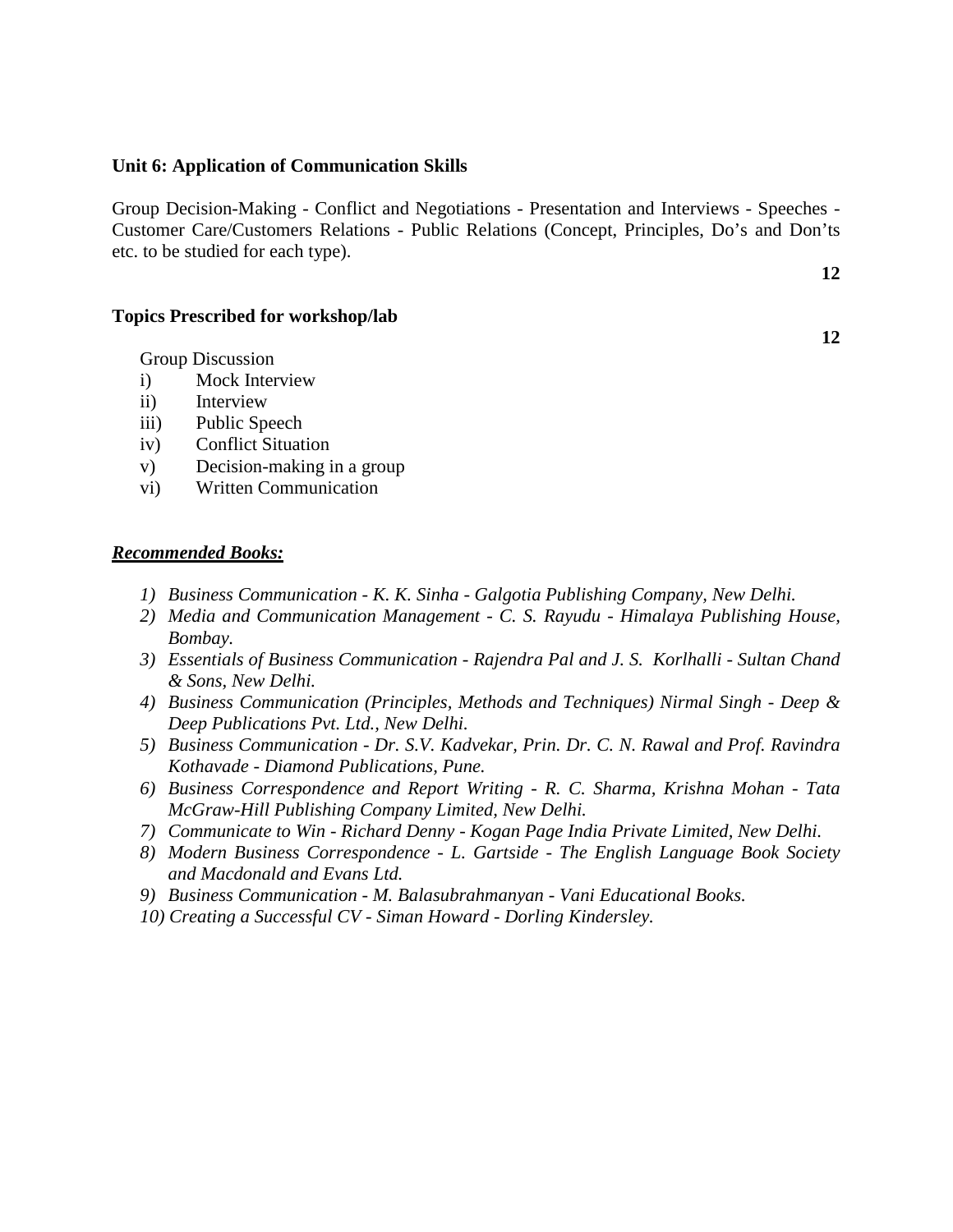### **Business Accounting**

**Course Code: 103** 

**Objective:** To impart basic accounting knowledge

| <b>UNIT</b><br>NO. | <b>TOPICS</b>                                                                | <b>NUMBER OF</b><br><b>LECTURES</b> |
|--------------------|------------------------------------------------------------------------------|-------------------------------------|
|                    |                                                                              |                                     |
| 1                  | <b>Introduction:</b> Financial Accounting-definition and Scope, objectives   | $\blacktriangleleft$                |
|                    | of Financial Accounting, Accounting v/s Book Keeping Terms used in           |                                     |
|                    | accounting, users of accounting information and limitations of               |                                     |
|                    | Financial Accounting.                                                        |                                     |
| $\overline{2}$     | <b>Conceptual Frame work:</b> Accounting Concepts, Principles and            | 6                                   |
|                    | Conventions, Accounting Standards-concept, objectives, benefits, brief       |                                     |
|                    | review of Accounting Standards in India, Accounting Policies,                |                                     |
|                    | Accounting as a measurement discipline, valuation Principles,                |                                     |
|                    | accounting estimates                                                         |                                     |
| 3                  | Recording of transactions: Voucher system; Accounting Process,               | 16                                  |
|                    | Journals, Subsidiary Books, Ledger, Cash Book, Bank Reconciliation           |                                     |
|                    | Statement, Trial Balance. Depreciation: Meaning, need & importance           |                                     |
|                    | of depreciation, methods of charging depreciation. (WDV & SLM)               |                                     |
| $\overline{4}$     | <b>Preparation of final accounts:</b> Preparation of Trading and Profit $\&$ | 12                                  |
|                    | Loss Account and Balance Sheet of sole proprietary business                  |                                     |
| 5                  | <b>Introduction to Company Final Accounts:</b> Important provisions of       | 6                                   |
|                    | Companies Act, 1956 in respect of preparation of Final Accounts.             |                                     |
|                    | Understanding of final accounts of a Company.                                |                                     |
| 6                  | <b>Computerised Accounting: Computers and Financial application,</b>         | $\overline{\mathbf{4}}$             |
|                    | Accounting Software packages.                                                |                                     |
|                    | <b>TOTAL</b>                                                                 | 48                                  |

### **Recommended Books**

- 1. Fundamentals of Accounting & Financial Analysis: By Anil Chowdhry (Pearson Education)
- 2. Financial accounting: By Jane Reimers (Pearson Education)
- 3. Accounting Made Easy By Rajesh Agarwal & R Srinivasan (Tata McGraw –Hill)

4. Financial Accounting For Management: By Amrish Gupta (Pearson Education)

Financial Accounting For Management: By Dr. S. N. Maheshwari (Vikas Publishing House)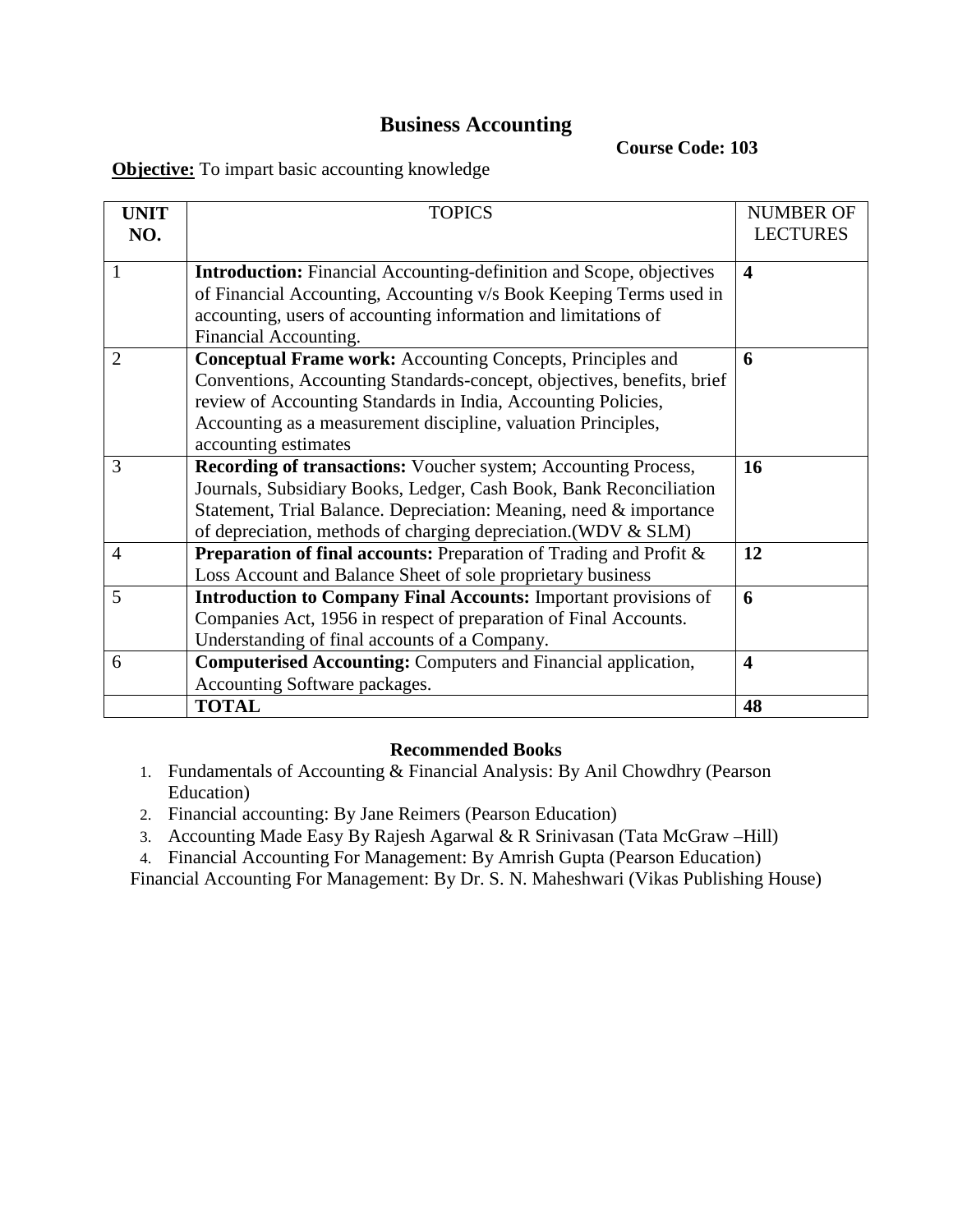### **BUSINESS ECONOMICS (MICRO)**

**Objective :** 

- 1. To expose students to basic micro economic concepts.
- 2. To apply economic analysis in the formulation of business policies.
- 3. To use economic reasoning to problems of business.

| Unit No.                | <b>Topics</b>                                                                                                        | No. of<br><b>Lectures</b> |
|-------------------------|----------------------------------------------------------------------------------------------------------------------|---------------------------|
| $\mathbf{1}$            | <b>INTRODUCTION</b>                                                                                                  |                           |
|                         | 1.1<br>Meaning, Nature and Scope of Business Economics - Micro<br>and Macro                                          |                           |
|                         | 1.2<br><b>Basic Economic Problems</b>                                                                                |                           |
|                         | 1.3<br>Market forces in solving economic problems.                                                                   |                           |
|                         | Circular Flow of Income and Expenditure<br>1.4                                                                       |                           |
| $\overline{2}$          | <b>DEMAND ANALYSIS</b>                                                                                               | 6                         |
|                         | 2.1<br>Concept of Demand                                                                                             |                           |
|                         | 2.2<br>Elasticity of Demand and their types.                                                                         |                           |
|                         | 2.3<br>Revenue Concepts - Total Revenue, Marginal Revenue,                                                           |                           |
|                         | Average Revenue and their relationship                                                                               |                           |
| 3                       | <b>SUPPLY ANALYSIS</b>                                                                                               | $\boldsymbol{2}$          |
|                         | 3.1<br>Concept and Law of Supply                                                                                     |                           |
|                         | 3.2<br><b>Factors Affecting Supply</b>                                                                               |                           |
| $\overline{\mathbf{4}}$ | <b>COST ANALYSIS</b>                                                                                                 | 8                         |
|                         | 4.1<br><b>Accounting Costs and Economic Costs</b>                                                                    |                           |
|                         | 4.2<br>Short Run Cost Analysis: Fixed, Variable and Total Cost<br>Curves, Average and Marginal Costs                 |                           |
|                         | Long Run Cost Analysis : Economies and Diseconomies of<br>4.3<br>Scale and Long Run Average and Marginal Cost Curves |                           |
| 5                       | PRICING UNDER VARIOUS MARKET CONDITIONS                                                                              | 10                        |
|                         | 5.1<br>Perfect Competition - Equilibrium of Firm and Industry                                                        |                           |
|                         | under Perfect Competition                                                                                            |                           |
|                         | Monopoly - Price Determination under Monopoly<br>5.2                                                                 |                           |
|                         | Competition<br>5.3<br>Monopolistic<br>Price<br>$\overline{a}$<br>and<br>Output                                       |                           |
|                         | Determination under Monopolistic Competition.                                                                        |                           |

**Code - 104**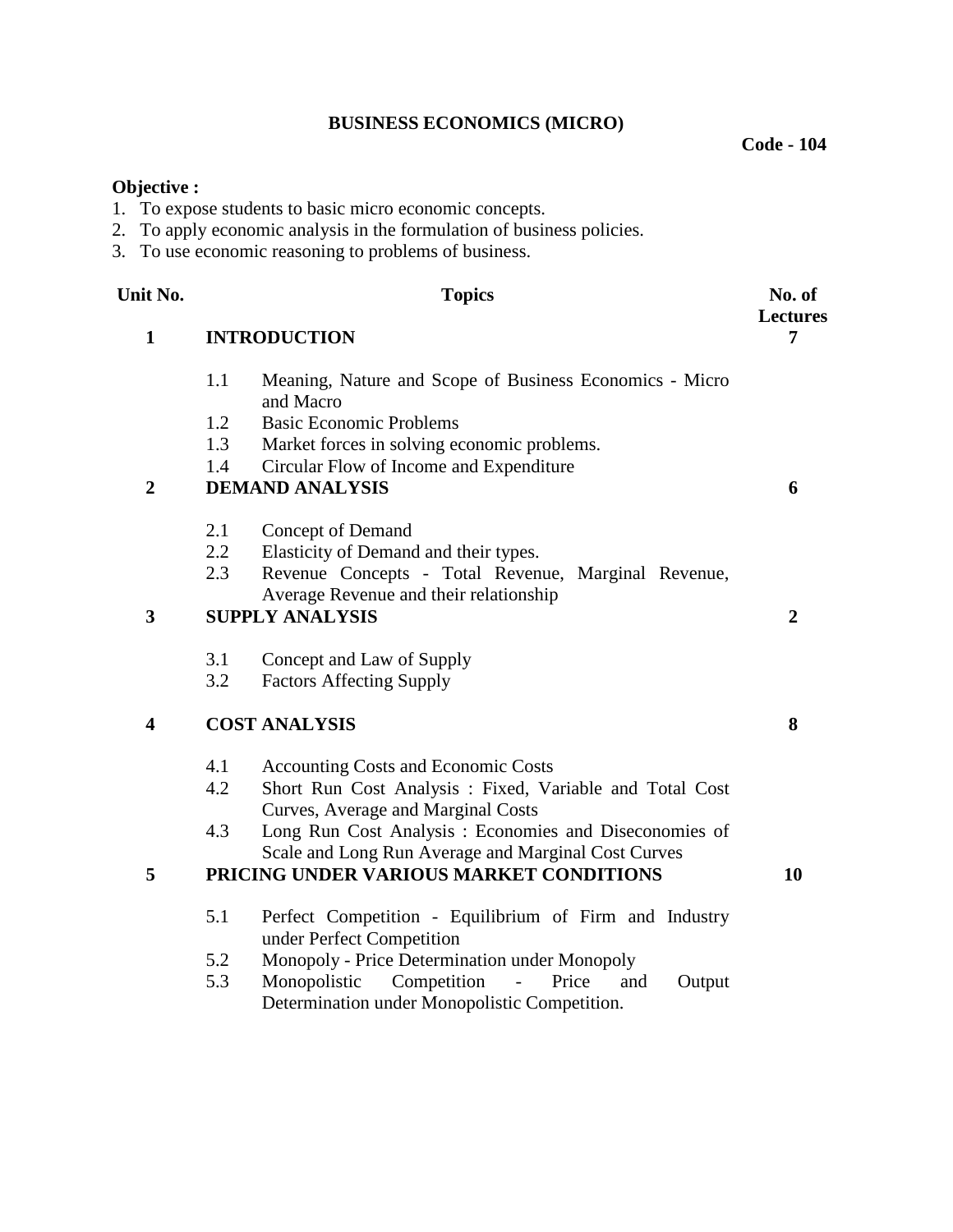### **6 DISTRIBUTION**

- 6.1 Marginal Productivity Theory of Distribution
- 6.2 Rent : Modern Theory of Rent
- 6.3 Wages : Wage Determination under Imperfect Competition - Role of Trade Union and Collective Bargaining in Wage Determination
- 6.4 Interest : Liquidity, Preference Theory of Interest
- 6.5 Profits : Dynamic, Innovation, Risk Bearing and Uncertainty Bearing Theories of Profits

### **RECOMMENDED BOOKS**

- 1. Textbook of Economic Theory Stonier and Hague; Longman Green and Co., London.
- 2. Introduction to Positive Economics Richard G. Lipsey
- 3. Business Economics (Micro) Dr. Girijashankar; Atharva Prakashan, Pune.
- 4. Micro Economics M. L. Seth
- 5. Micro Economics M. L. Jhingan; Vrinda Publications, New Delhi.
- 6. Managerial Economics Theory and Application D. M. Mithani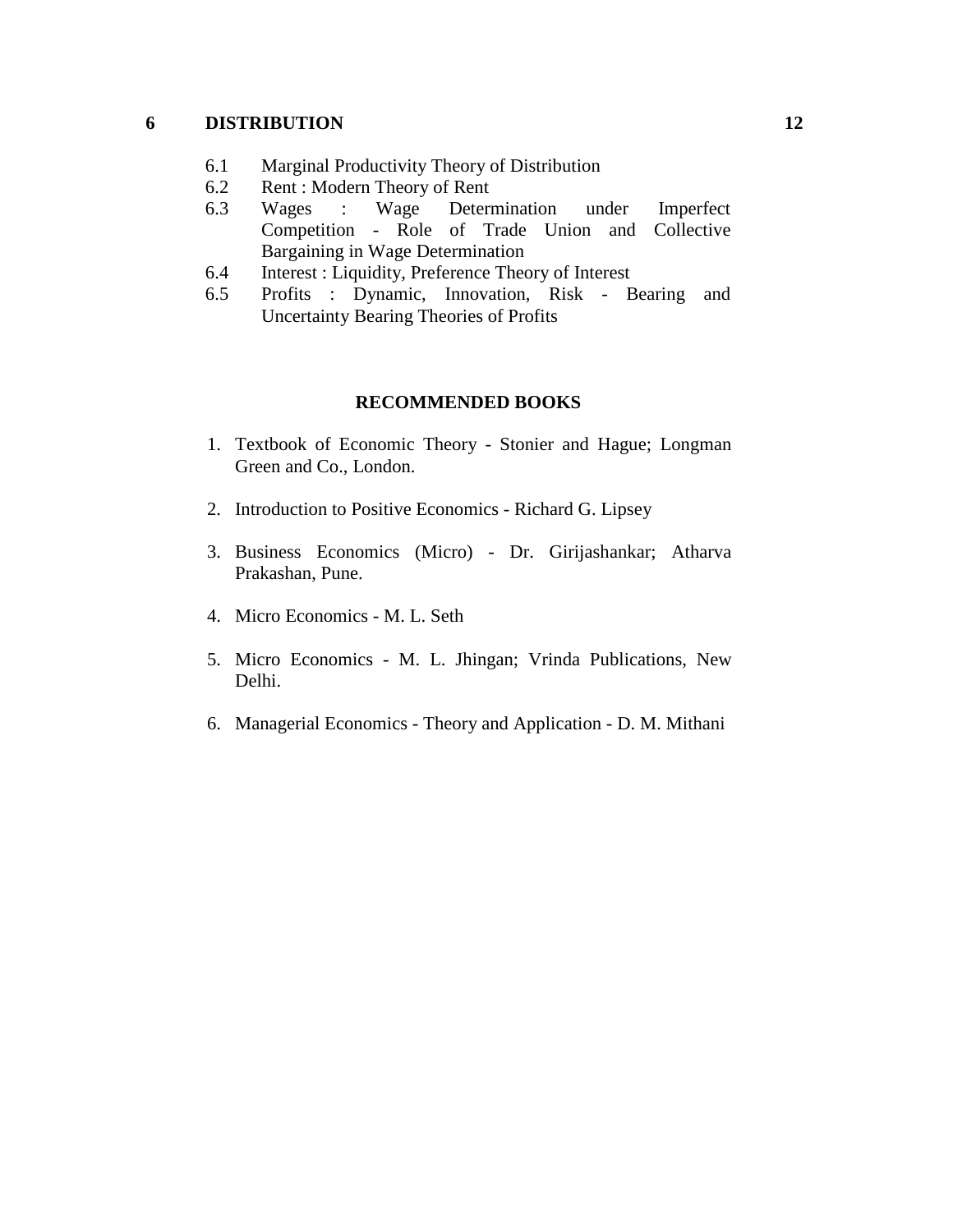### **Business Mathematics**

**Objectives :** 1**.**To understand the concepts of ratio , proportion and percentage.

- 2.To understand the concept and application of profit and loss in business.
- 3.To use the concept of EMI.
- 4. To understand the concept of stock exchange and to calculate Dividend.
- 5.To understand applications of matrices in business.

### **Marks : 100** No. of Lectures **No. of Lectures**

### **Unit 1. Ratio, Proportion and Percentage 08**

Ratio- Definition, Continued Ratio, Inverse Ratio, Proportion, Continued Proportion, Direct Proportion, Inverse Proportion, Variation, Inverse Variation, Joint Variation, Percentage-Meaning and Computations of Percentages.

### **Unit 2. Profit And Loss 08**

 Terms and Formulae, Trade discount, Cash discount, Problems involving cost price, Selling Price, Trade discount and Cash Discount. Introduction to Commission and brokerage, Problems on Commission and brokerage.

### **Unit 3. Interest 06**

 Simple Interest, Compound interest ( reducing balance & Flat Interest rate of interest), Equated Monthly Installments(EMI), Problems

### **Unit 4. Shares and Dividends 06**

 Concept of Shares, Stock exchange, Face Value, Market Value, Dividend, Equity Shares, Preferential Shares, Bonus Shares, Examples.

### **Unit 5. Matrices And Determinants (upto order 3 only ) : 14**

 Multivariable data, Definition of a Matrix, Types of Matrices, Algebra of Matrices, Determinants, Adjoint of a Matrix, Inverse of a Matrix via adjoint Matrix, Homogeneous System of Linear equations, Condition for Uniqueness for the homogeneous system, Solution of Non-homogeneous System of Linear equations (not more than three variables). Condition for existence and uniqueness of solution, Solution using inverse of the coefficient matrix, Problems.

**Course Code: 105**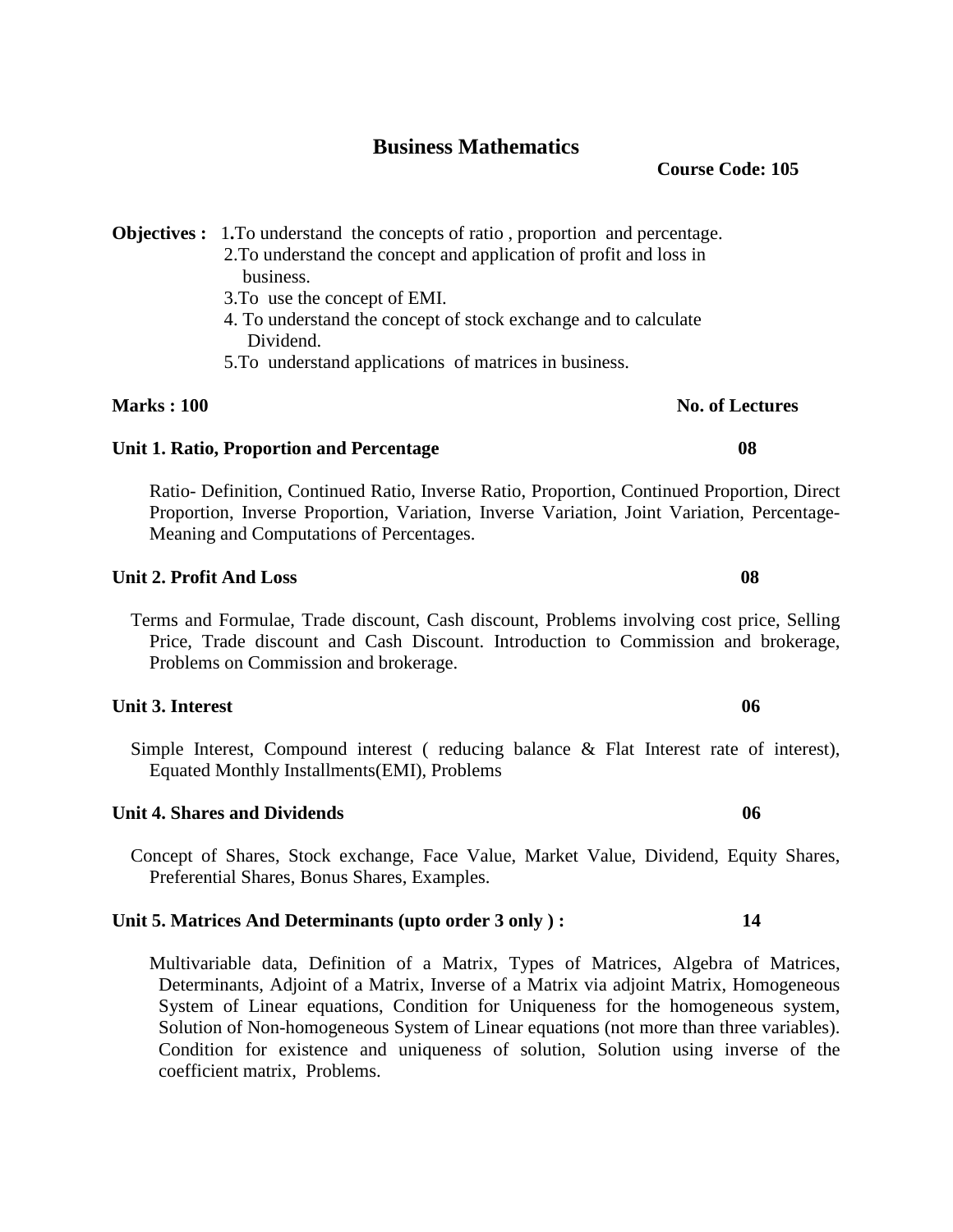### **Unit 6. Permutations and Combinations : 06**

Permutations of 'n' dissimilar objects taken 'r' at a time (with or without repetition).  ${}^nP_r$  $= n! / (n-r)!$  (without proof). Combinations of 'r' objects taken from 'n' objects.  ${}^{n}C_{r} = n! / r!$ (n-r)! (without proof) problems, Applications.

### **Reference Books :**

- 1) Business Mathematics by Dr. Amarnath Dikshit & Dr. Jinendra Kumar Jain.
- 2) Business Mathematics by V. K. Kapoor Sultan chand & sons, Delhi
- 3) Business Mathematics by Bari New Literature publishing company, Mumbai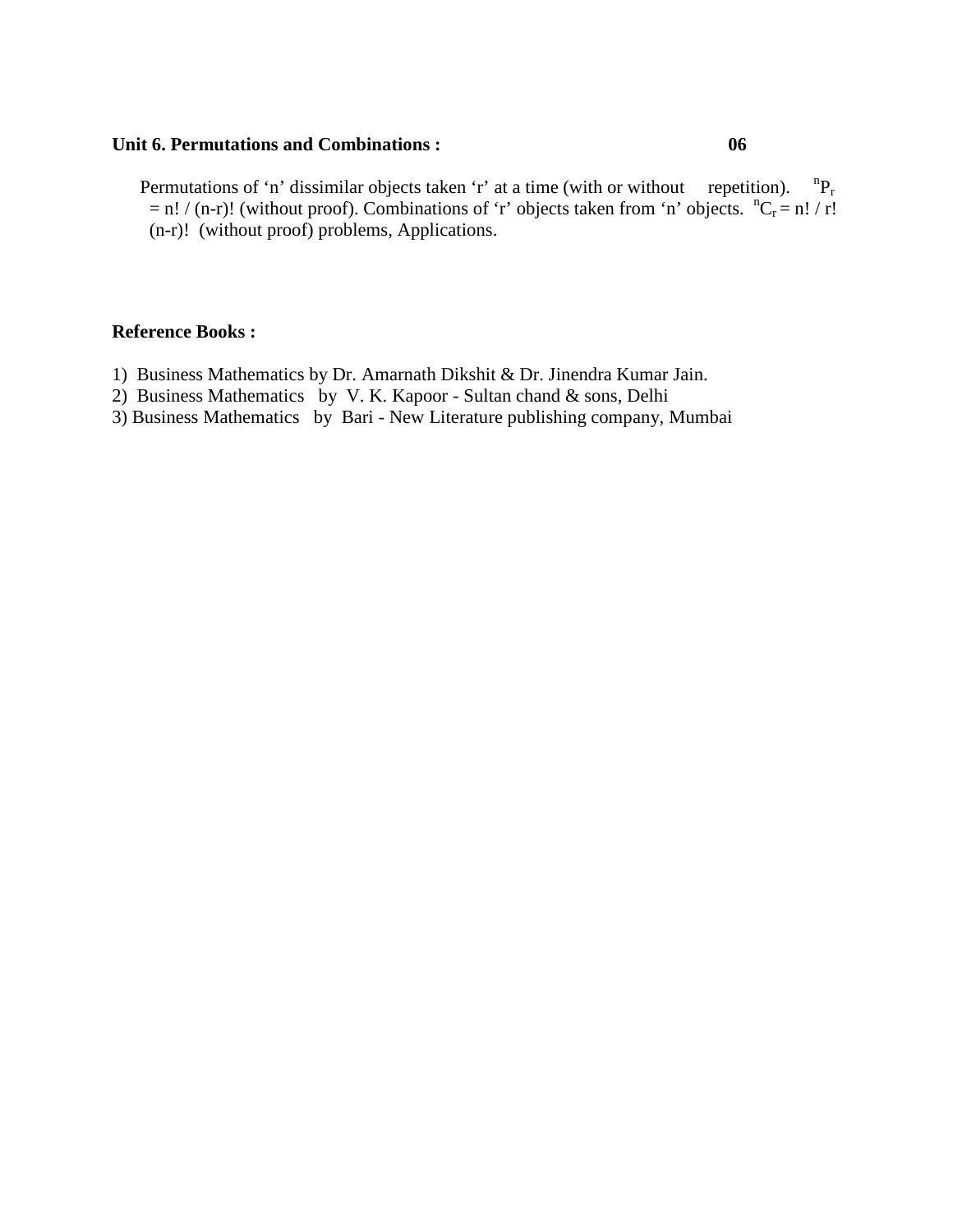# **Business Demography And environmental Studies.**

| Objectives : $1)$ |    | To develop knowledge base for demographic and environmental factors<br>affecting Business. |    |
|-------------------|----|--------------------------------------------------------------------------------------------|----|
|                   | 2) | To make the students aware of environmental problems related to Business<br>and Commerce.  |    |
|                   | 3) | To inculcate values of Environmental ethics amongst the students.                          |    |
| $Unit - I$        |    | Introductory                                                                               | 6  |
|                   |    | Meaning and definition of Demography – need of demographic<br>Studies for Business.        |    |
| $Unit - II$       |    | Distribution of Population and Population Growth                                           | 10 |
|                   |    | Physical and cultural factors affecting the distribution of<br>population.                 |    |
|                   |    | Density of population – over, optimum and under populated                                  |    |
|                   |    | regions – Meaning and definition of population growth –                                    |    |
|                   |    | Methods of calculating population Growth - Measures of                                     |    |
|                   |    | fertility and mortality and factors affecting fertility and                                |    |
|                   |    | mortality.                                                                                 |    |
| $Unit - III$      |    | Population as Resource                                                                     | 8  |
|                   |    | Literacy, sex ratio, Age & Sex Pyramid, Occupational<br>Composition – Classification p     |    |
|                   |    | Of population as Urban and rural – below poverty line                                      |    |
|                   |    | population – working population – dependent Population.                                    |    |
| $Unit - IV$       |    | Urbanisation -                                                                             | 8  |
|                   |    | Meaning of urbanization – Urbanisation as Behavioural,                                     |    |
|                   |    | structural, demographic, concepts of Urbanisation – Problems                               |    |
|                   |    | of Urbanisation.                                                                           |    |
| $Unit - V$        |    | Environment                                                                                | 8  |
|                   |    | Meaning and definition of environment Types of Environment –                               |    |
|                   |    | Physics and Cultural components of environment resources –                                 |    |
|                   |    | need of environmental studies for Business Management -                                    |    |
|                   |    | Environment factors affecting Business $-$ Physical factors $-$ i.e.                       |    |
|                   |    | topography, climate, minerals, water resources, cultural factors -                         |    |
|                   |    | infrastructure - technology tradition, political set up, social set                        |    |
|                   |    | up, educational set $-$ up.                                                                |    |
| Unit -VI          |    | Environmental issues related to Business                                                   | 8  |
|                   |    | Global warming and Kyoto Protocol, Oil Crisis and its impact on                            |    |
|                   |    | Business problems related to water resources Industries &                                  |    |
|                   |    | pollution - Air, Water, Noise.                                                             |    |
|                   |    |                                                                                            | 48 |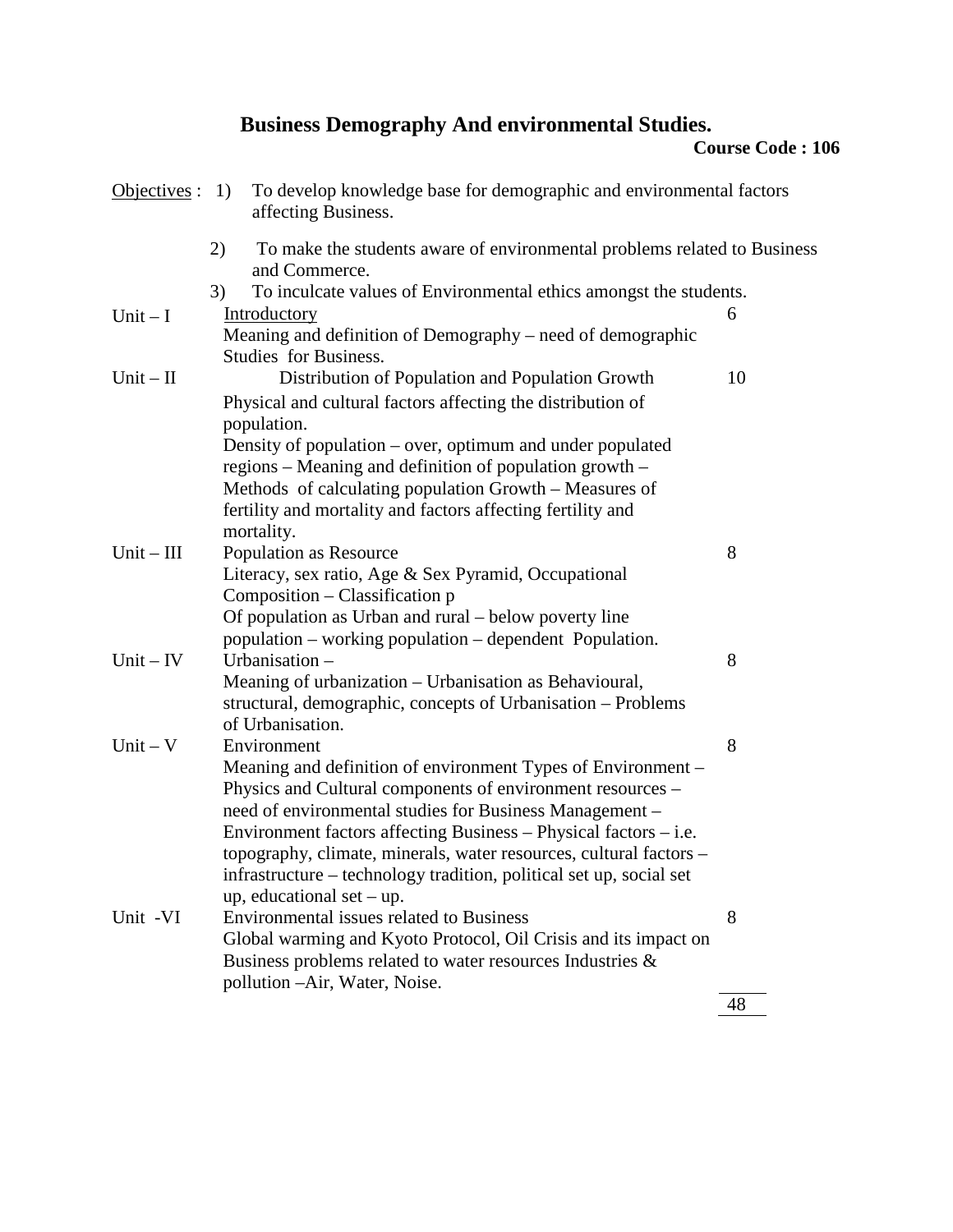### **Principles of Management**

**Course Code: 201** 

### **Objective** –

To provide a basis of understanding to the students with reference to working of business organization through the process of management.

On completion of the syllabi the student will understand the basic principles of management will acquaint himself with management process, functions and principles. Student will also get the idea about new developments in management.

 1**) Nature of Management: (8)** Meaning, Definition, it's nature purpose, importance & Functions, Management as Art, Science & Profession- Management as social System Concepts of management-Administration-Organization **2) Evolution of Management Thought**: (8) Contribution of F.W.Taylor, Henri Fayol ,Elton Mayo , Chester Barhard & Peter Drucker to the management thought. Various approaches to management (i.e. Schools of management thought)Indian Management Thought  **3) Functions of Management: Part-I (8)**  Planning - Meaning - Need & Importance, types levels - advantages & limitations. Forecasting - Need & Techniques Decision making - Types - Process of rational decision making & techniques of decision making Organizing - Elements of organizing & processes: Types of organizations, Delegation of authority - Need, difficulties in delegation - Decentralization Staffing - Meaning & Importance Direction - Nature - Principles Communication - Types & Importance Motivation - Importance - theories Leadership - Meaning - styles, qualities & functions of leaders **4) Functions of Management: Part-II (8)** 

 Controlling - Need, Nature, importance, Process & Techniques Coordination - Need – Importance

### **5) Strategic Management (8)**

Definition, Classes of Decisions, Levels of Decision, Strategy, Role of different Strategist, Relevance of Strategic Management and its Benefits, Strategic Management in India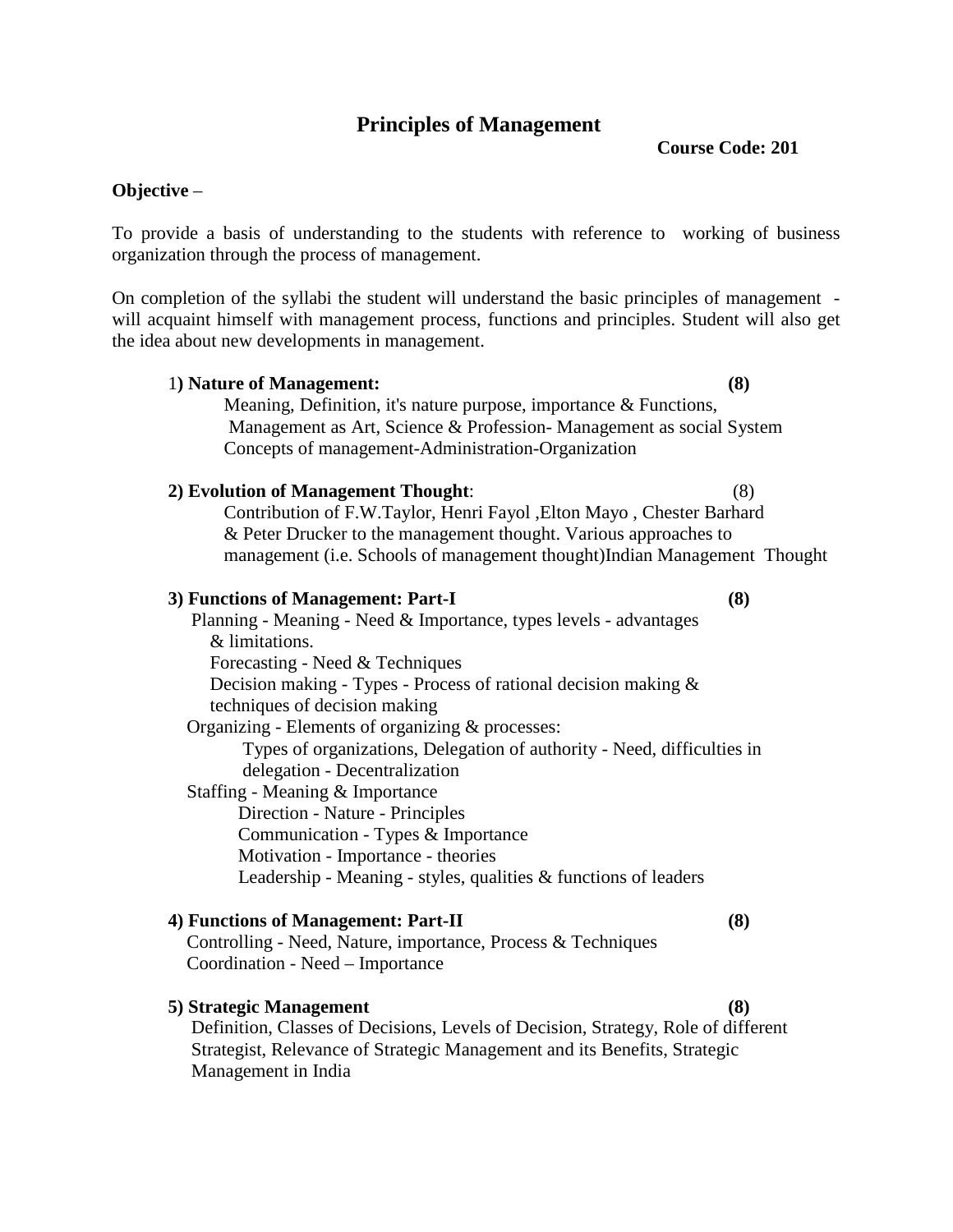### **6) Recent Trends in Management: (8)**

 Social Responsibility of Management – environment friendly management Management of Change Management of Crisis Total Quality Management Stress Management International Management

### **Books Recommended:-**

 1.. Essential of Management - Horold Koontz and Iteinz Weibrich - McGrawhills International

- 2. Management Theory & Practice J.N.Chandan
- 3. Essential of Business Administration K.Aswathapa Himalaya Publishing House
- 4. Principles & practice of management Dr. L.M.Parasad, Sultan Chand & Sons - New Delhi

5. Business Organization & Management - Dr. Y.K. Bhushan

6. Management: Concept and Strategies By J. S. Chandan, Vikas Publishing

7. Principles of Management, By Tripathi, Reddy Tata McGraw Hill

8. Business organization and Management by Talloo by Tata McGraw Hill 9.Business Environment and Policy – A book on Strategic Management/Corporate Planning By Francis Cherunilam Himalaya Publishing House 2001 Edition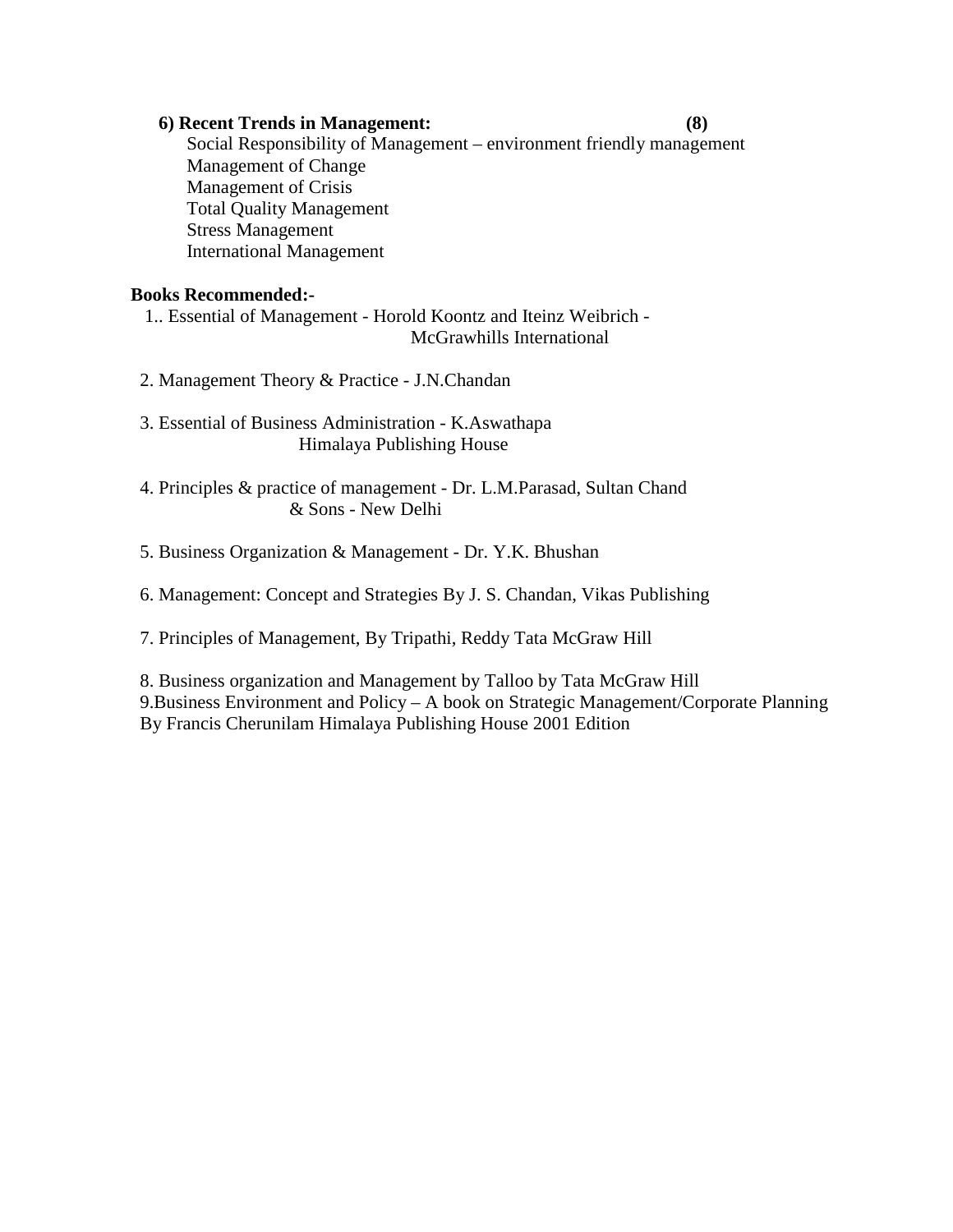# **Principles of Marketing**

| Objectives :                                                                                                                                                                                                                                                                                                                                                                                                                                                        |                        |
|---------------------------------------------------------------------------------------------------------------------------------------------------------------------------------------------------------------------------------------------------------------------------------------------------------------------------------------------------------------------------------------------------------------------------------------------------------------------|------------------------|
| To study $\&$ critically analyze the basic concepts in marketing $\&$ to                                                                                                                                                                                                                                                                                                                                                                                            |                        |
| cater the needs of marketing industries.                                                                                                                                                                                                                                                                                                                                                                                                                            |                        |
|                                                                                                                                                                                                                                                                                                                                                                                                                                                                     | <b>No. of Lectures</b> |
| Unit $-1$ : <b>Introduction</b><br>Marketing – Defination, Concepts Significance $\&$ functions of<br>Marketing, Approaches to the study of Marketing, Relevance of<br>Marketing in a developing economy. Role & functions of<br>Marketing Manager.                                                                                                                                                                                                                 | 8                      |
| Unit $-2$ : Types of Marketing<br>Tele Marketing, E-Marketing-Service Marketing, Rural Marketing-<br>feature & importance suggestion for improvement of Rural<br>Marketing, Marketing Planning & strategies.                                                                                                                                                                                                                                                        | 8                      |
| Unit $-3:$ <b>Marketing Mix</b><br>Meaning – Scope, Utility – Product mix, Product concept, Product<br>life Cycle – Product Simplifications – Decertification Elements Price<br>mix – factors, Methods, Importance.                                                                                                                                                                                                                                                 | 8                      |
| Unit $-4$ : Types of Channels<br>Factors influencing channels, Elements of Promotion Mix – Sales<br>Promotion System. Recent Trends in Promotion Sale. Advertising -<br>Role of Adertising, Advertising Media.                                                                                                                                                                                                                                                      | 8                      |
| Unit $-5:$ Market Segmentation<br>Meaning, Defination, Different ways to Segmentation, Essential of<br>effective Market Segmentation, Destination between differential<br>Marketing & Concentrated Marketing.<br>Unit – 6 : Marketing Information System & Marketing Research.<br>Concept & components of a Marketing Information System –<br>Marketing Research – Meaning $&$ scope – marketing research<br>procedure - types & techniques of Marketing Research - | 8                      |
| Managements use of Marketing Research.                                                                                                                                                                                                                                                                                                                                                                                                                              | 8                      |
| <b>Reference Books</b><br>1. Marketing Management By Philip Kotlers<br>2. Marketing Management Cravens By Hills – Woodruff<br>3. Marketing – A Managerial Introduction By Gandhi                                                                                                                                                                                                                                                                                    |                        |
| 4. Marketing Information System By Davis - Olsan<br>5. Consumer Behavior By Schiffman - Kanuk                                                                                                                                                                                                                                                                                                                                                                       |                        |

6. Principles and practice of Marketing By John Frain.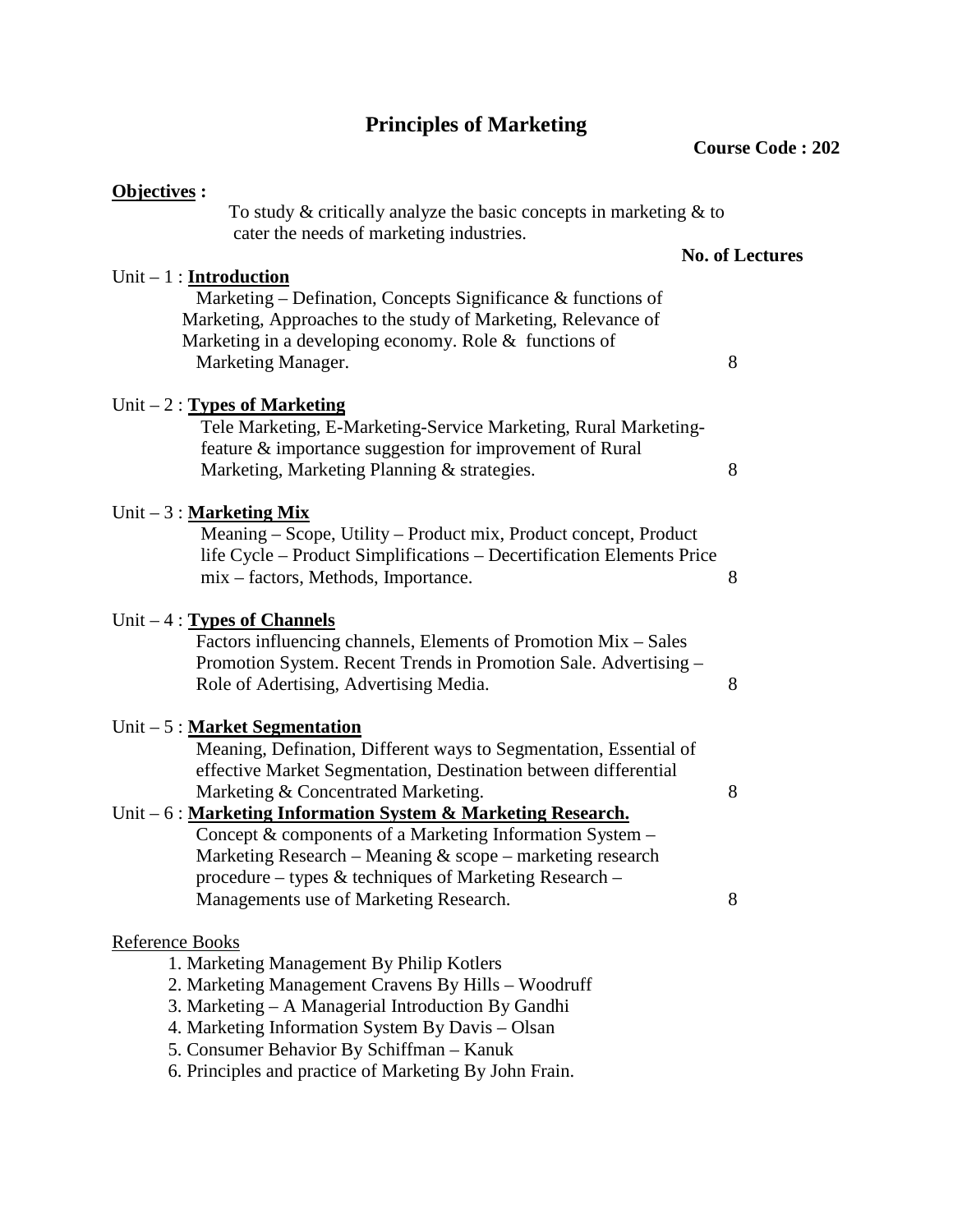### **PRINCIPLES OF FINANCE**

Course Code - 203

Objectives -

To providing understanding of nature, importance, structure of finance related areas and to impart knowledge regarding source of finance for a business.

| <b>Topics</b>                                                               | <b>No. of Lectures</b> |
|-----------------------------------------------------------------------------|------------------------|
| <b>INTRODUCTION</b>                                                         | 8                      |
| Finance - Definition - Nature and scope of finance function.                |                        |
| Financial Management - Meaning - Scope and Objectives                       |                        |
| Organisational framework of financial management- Relationship of finance   |                        |
| Department with other department-Role of finance manager                    |                        |
| <b>FINANCIAL PLANNING</b>                                                   | 6                      |
| Meaning - concept - objectives - types - steps - significance - basic       |                        |
| considerations - limitations.                                               |                        |
|                                                                             |                        |
| <b>CAPITAL STRUCTURE</b>                                                    | 6                      |
| Meaning - criteria for determining capital structure.                       |                        |
| Factors influencing capital structure.                                      |                        |
|                                                                             |                        |
| <b>CAPITALISATION</b>                                                       | 8                      |
| Meaning - narrower and broader interpretation.                              |                        |
| Over capitalisation - meaning, causes, consequences, remedies. Under        |                        |
| Capitalisation - meaning, causes - consequences, remedies.                  |                        |
| <b>EXTERNAL SOURCES OF FINANCE</b>                                          | 10                     |
| Shares - meaning, types, advantages and limitations.                        |                        |
| Debentures - meaning, types, advantages and limitations.                    |                        |
| Public Deposits - meaning, advantages and limitations.                      |                        |
| Borrowing from banks - types of loans - advantages and limitations.         |                        |
|                                                                             |                        |
| <b>INTERNAL SOURCES OF FINANCE</b>                                          | 10                     |
| Reserves and surplus - Bonus shares - Retained earnings - Dividend policy - |                        |
| Role of depreciation.                                                       |                        |
| - Importance, advantages and limitations of these sources.                  |                        |

### BOOK RECOMMENDED :

P.V. Kulkarni - Financial Management - Himalaya Publishing House,Mumbai. S.C. Kucchal - Corporation Finance - Chaitanya Publishing House, Allahabad. I.M. Pandey - Financial Management - Vikas Publishing House. R.M. Shrivastava - Pragati Prakashan, Meerut. M.Y. Khan and P.K. Jain - Financial Management - Tata - McGraw Hill Publishing co. Ltd., New Delhi. Prasanna Chandra - Financial Management - Tata - McGraw Hill Publishing co. Ltd., New Delhi.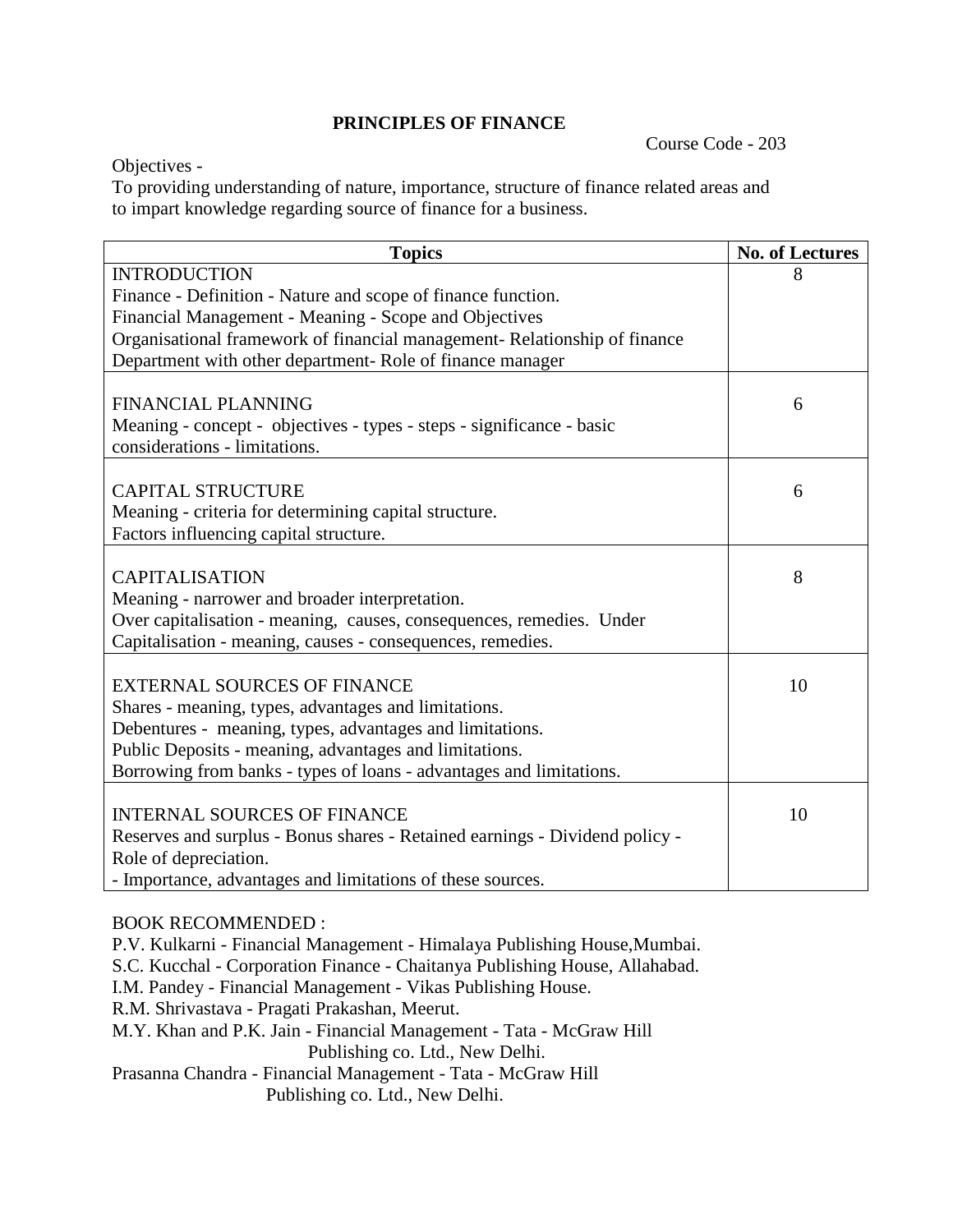# **Basics of Cost Accounting**

Course Code : 204

| <b>Objectives:</b><br>1) To Impart the Knowledge of Basic cost concepts, element of cost $\&$<br>Preparation of Cost Sheet.<br>2) To provide basic knowledge of important Methods & Techniques of costing.<br>Basic understanding of the subject.<br><b>Level of Knowledge</b><br>$\ddot{\cdot}$ |                                                                                                                                                                                                                                                                                                              |                        |  |  |
|--------------------------------------------------------------------------------------------------------------------------------------------------------------------------------------------------------------------------------------------------------------------------------------------------|--------------------------------------------------------------------------------------------------------------------------------------------------------------------------------------------------------------------------------------------------------------------------------------------------------------|------------------------|--|--|
| <u>Units</u>                                                                                                                                                                                                                                                                                     | <b>Topics</b>                                                                                                                                                                                                                                                                                                | <b>No. of Lectures</b> |  |  |
| Unit 1: Introduction.                                                                                                                                                                                                                                                                            | 1.1 Concept of cost, costing, cost Accounting & Cost Accountancy<br>1.2. Limitations of Financial Accounting<br>1.3. Origin and objectives of cost Accounting<br>1.4. Advantages and Limitations of Cost Accounting<br>1.5. Difference between Financial and Cost Accounting<br>1.6. Cost Unit & Cost Centre | 8                      |  |  |
| Unit 2: Elements of cost                                                                                                                                                                                                                                                                         | 2.1. Material, Labour and other Expenses<br>2.2. Classification of cost & Types of Costs<br>2.3. Preparation of Cost Sheet                                                                                                                                                                                   | 8                      |  |  |
|                                                                                                                                                                                                                                                                                                  | Unit 3: Methods of Costing (Theory Only)                                                                                                                                                                                                                                                                     | 14                     |  |  |
|                                                                                                                                                                                                                                                                                                  | 3.1. Job Costing – Meaning, Features, Advantages and Limitation<br>3.2. Contract Costing – Basic Concepts<br>3.3. Process Costing - Meaning, Features, Normal and Abnormal<br>Loss/ Gains<br>3.4. Operating Costing - Meaning, Features & Objectives Techniques of Costing                                   |                        |  |  |
| Unit 4.                                                                                                                                                                                                                                                                                          | <b>Budget and Budgetary Control-</b> Definition, Meaning and<br>objectives of Budgetary control Advantages and disadvantages<br>of Budgetary Control Types of Budget                                                                                                                                         | 6                      |  |  |
| Unit 5.                                                                                                                                                                                                                                                                                          | <b>Marginal Costing – Meaning and Various Concepts - Fixed Cost</b><br>Variable Cost, Contribution, P/V Ratio, Break Event Point, Margin<br>of Safety                                                                                                                                                        | 6                      |  |  |
| Unit 6.                                                                                                                                                                                                                                                                                          | <b>Standard Costing-</b> Definition and Meaning of Various Concepts<br>Advantages and Limitations of Standard Costing<br>Variance Analysis - Material and labour Variances only                                                                                                                              | 6                      |  |  |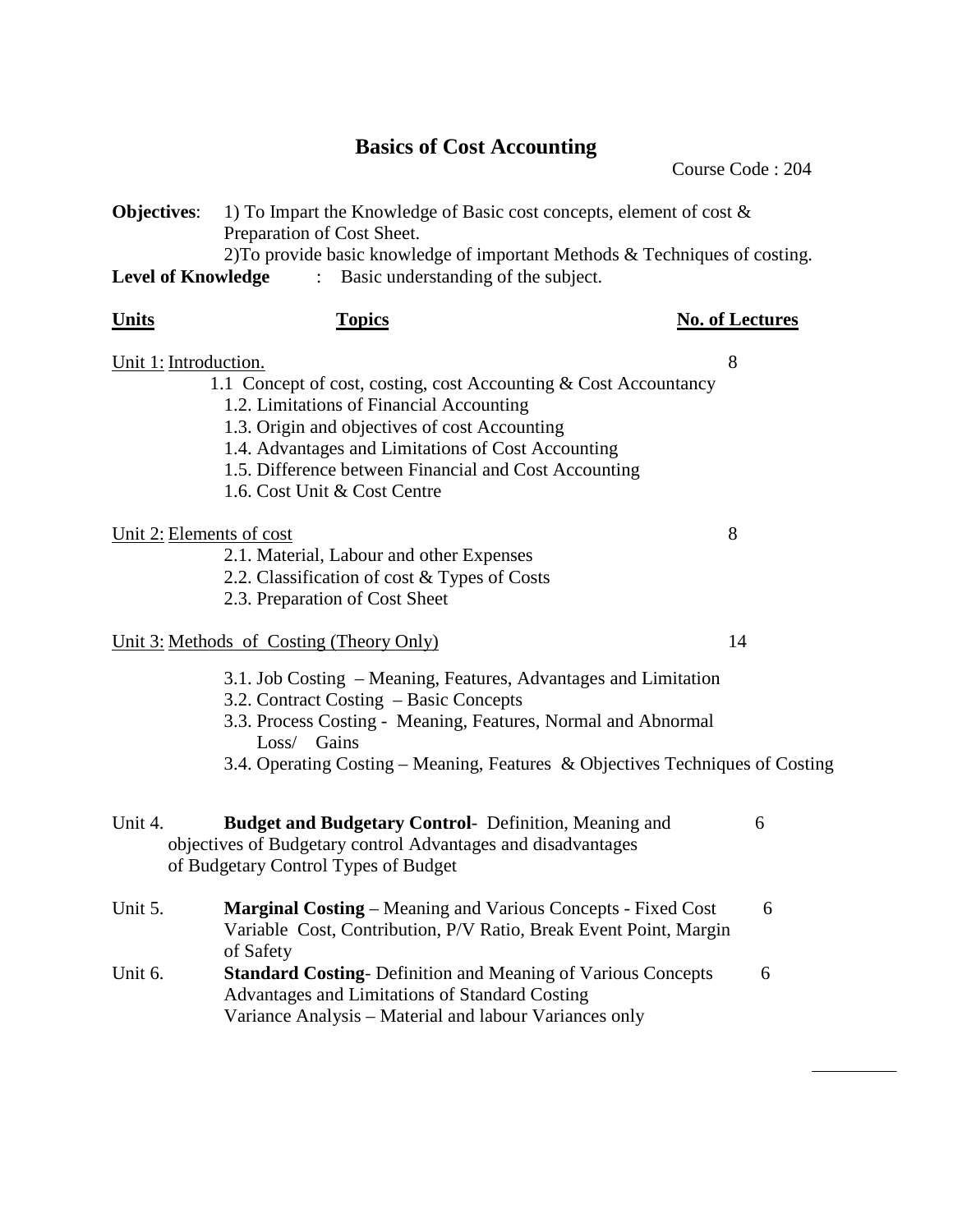### **Area of Practical Problems:**

Simple Problems on

- 1) Cost Sheet
- 2) Techniques of Costing
	- I) Marginal Costing
	- II) Budget and Budgetary Control Flexible and Cash Budget
	- III) Standard Costing Material and Labour Variances only

### **Allocation of Marks:**

Theory  $-50\%$ Practical Problems – 50%

**Compulsory one industrial visit for updating practical knowledge.** 

### **Books, Journals and Website Recommended: - Books -**

- 1. Advanced cost Accounting by Saxena and Vasistha.
- 2. Advanced cost Accounting by S.P.Jain and Narong.
- 3. Cost Accounting by S.N.Maheshwari
- 4. Cost Accounting by Ratnam.
- 5. Practice in Advanced Costing and Management Accounting by Prof. Subhash Jagtap Nirali Prakashan, Pune.

6.Cost and Works Accounting II and III-

Prof. Subhasg Jagtap,

Prof.Pagar and Dr.Nare

K.S.Publication,Pune.

7.Cost Accounting – Bhatta HSM,Himalaya Publication

- 8. Cost Accounting Prabhu Dev , Himalaya Publication
- 9. Advanced Cost Accounting Made Gowda,Himalaya Publication

Journals –

 **Management Accountant – The ICWA of India, Kolkatta** 

### **Website-**

www.myicwai.com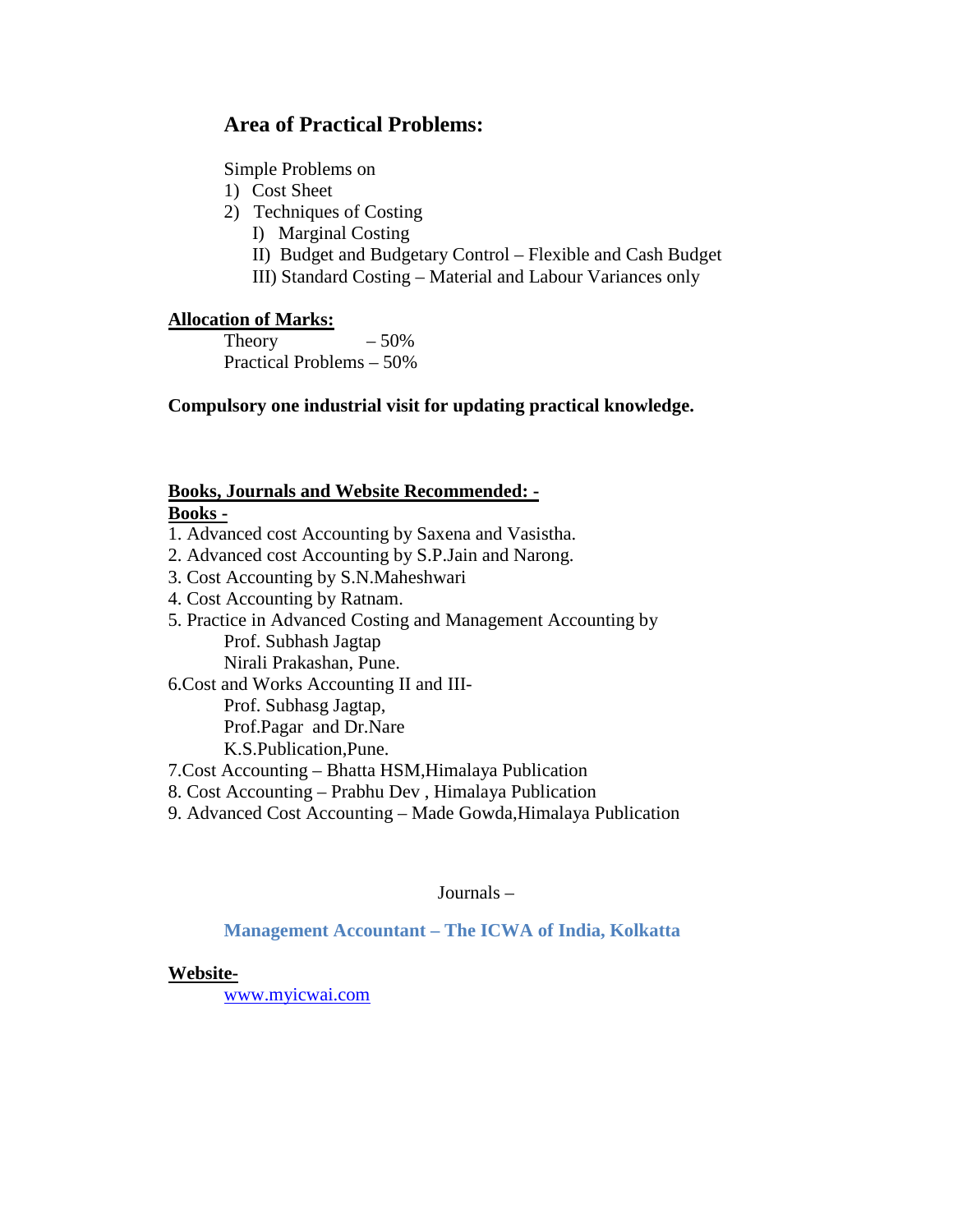### **Business Statistics**

**Objectives :** 1. To understand the concept of population and sample.

- 2.To use frequency distribution to make decision.
- 3.To understand and to calculate various types of averages and variation.
- 4.To use regression analysis to estimate the relationship between two variables .
- 5.To solve LPP to maximize the profit and to minimize the cost.
- 6.To solve TP to maximize the profit and to minimize the cost.

### **Marks : 100** No. of Lectures **No. of Lectures**

# Unit 1. Population and Sample : (8)

Definition of Statistics, Scope of Statistics in Economics, Management

Sciences and Industry. Concept of population and sample with illustration. Methods of Sampling – SRSWR , SRSWOR ,Stratified , Systematic. (Description of sampling procedures only )

Data Condensation and graphical Methods :

Raw data , attributes and variables , classification , frequency distribution , cumulative frequency distributions. Graphs - Histogram , Frequency polygon.

Diagrams - Multiple bar , Pie ,Subdivided bar.

### **Unit 2. Measures of Central Tendency : (6)**

Criteria for good measures of central tendency , Arithmetic mean , Median and Mode for grouped and ungrouped data , combined mean .

### **Unit 3. Measures of Dispersion : (8)**

Concept of dispersion , Absolute and relative measure of dispersion, Range, Variance, Standard deviation, Coefficient of variation, Quartile Deviation , Coefficient of Quartile deviation.

### **Unit 4. Correlation and Regression ( for ungrouped data ) : (8)**

Concept of correlation, positive & negative correlation, Karl Pearson's Coefficient of correlation, meaning of regression, Two regression equations, Regression coefficients and properties.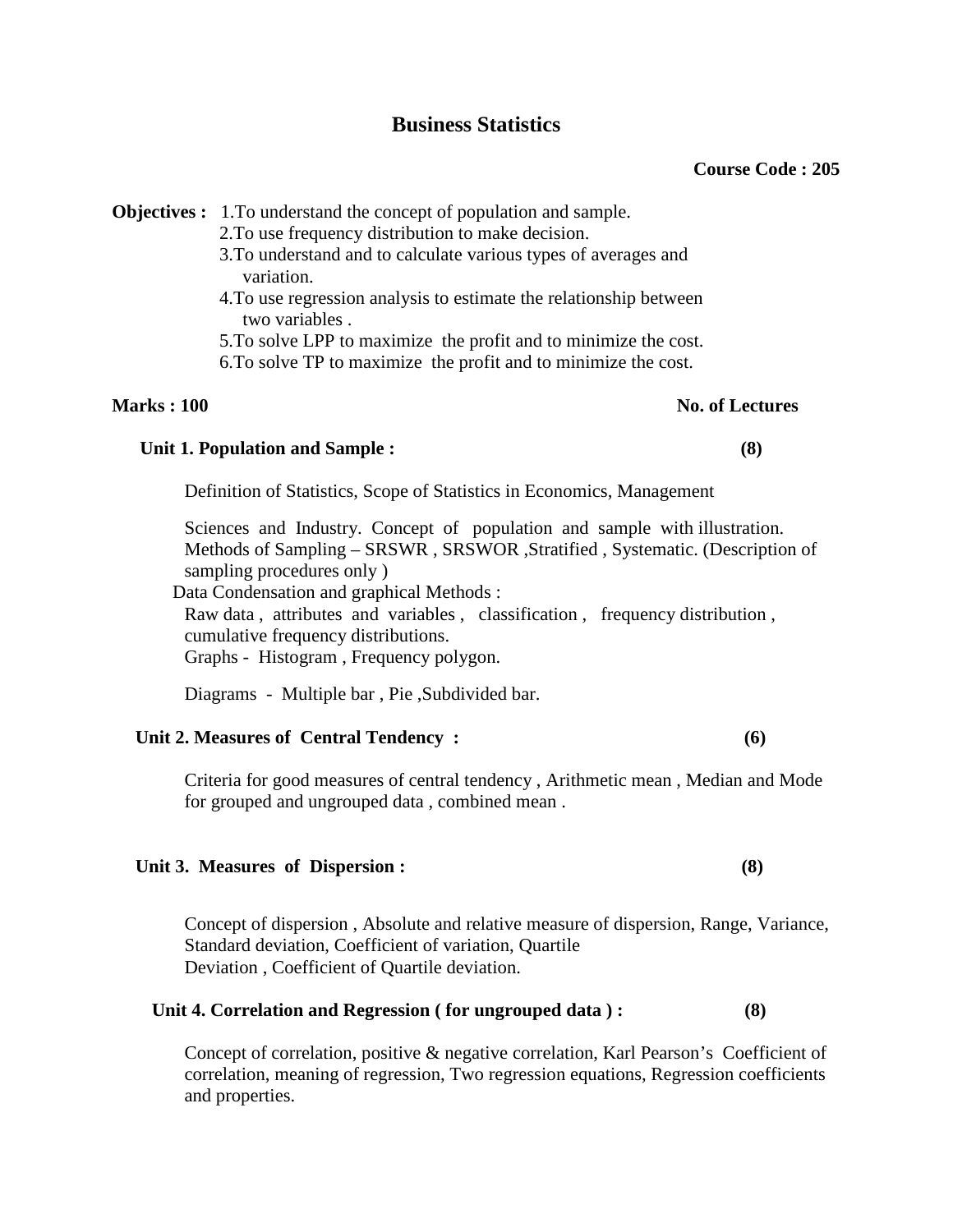### **Unit 5. Linear Programming problem ( LPP) : (8)**

 Meaning of LPP, Formulation of LPP, solution by graphical methods, problems relating to two variables only.

### Unit 6. Transportation problem (T.P.) : (10)

Statement and meaning of T.P. methods of finding initial basic feasible solution by North west corner Rule, Matrix Minimum method and vogel's approximation method. Simple numerical problems ( concept of degeneracy is not expected )

### **Recommended Books :**

 1.S.C. Gupta – Fundamentals of Statistics - Sultan chand & Sons, Delhi. 2.D.N. Elhance – Fundamentals of Statistics – Kitab Mahal, Allahabad. 3. M. Satayanarayana, Lalitha Raman- Management opertions Research. 4.V.K. Kapoor – Operations Research Techniques for Management - Sultan chand & Sons,Delhi.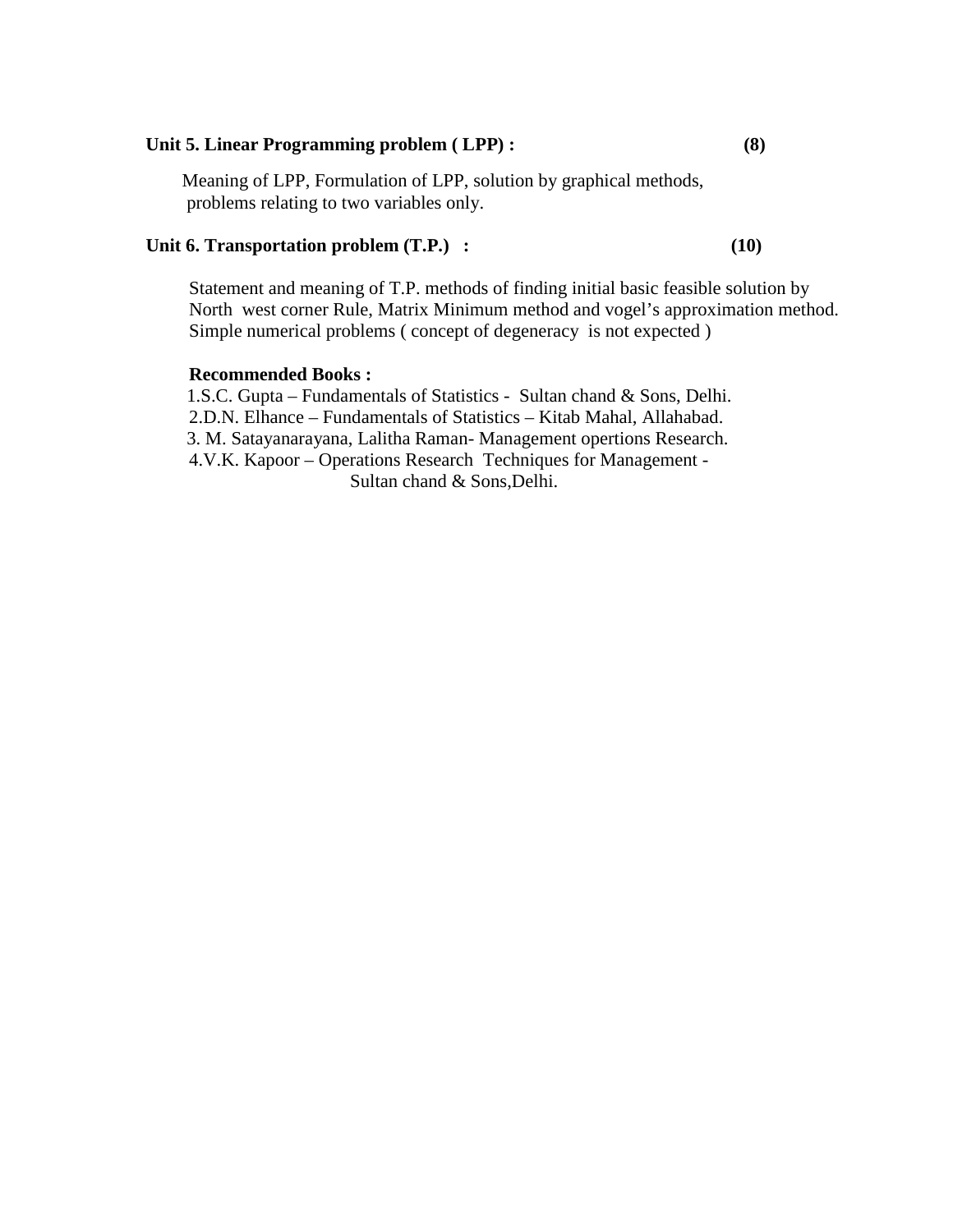## **Business Informatics**

*Course Code* **: 206** 

Objectives : 1) To Know the Fundamentals of Computers

2)To Understand how to use Computer applications in day to Day Applications.

| Sr.<br>No.   | <b>Chapter Details</b>                                       | No. of<br>Lect. |
|--------------|--------------------------------------------------------------|-----------------|
| $\mathbf{1}$ | <b>Ch 1: Introduction to Computers</b>                       | 14              |
|              | 1.1 Introduction                                             |                 |
|              | 1.2 Characteristics of Computers                             |                 |
|              | 1.3 Block diagram of computer                                |                 |
|              | 1.4 Types of computers and features                          |                 |
|              | 1.4.1 Mini Computers                                         |                 |
|              | 1.4.2 Micro Computers                                        |                 |
|              | 1.4.3 Mainframe Computers                                    |                 |
|              | 1.4.4 Super Computers                                        |                 |
|              | 1.5 Types of Programming Languages                           |                 |
|              | 1.5.1 Machine Languages                                      |                 |
|              | 1.5.2 Assembly Languages                                     |                 |
|              | 1.5.3 High Level Languages                                   |                 |
|              | 1.6 Data Organization                                        |                 |
|              | 1.6.1 Drives                                                 |                 |
|              | 1.6.2 Files                                                  |                 |
|              | 1.6.3 Directories                                            |                 |
|              | 1.7 Types of Memory (Primary And Secondary)                  |                 |
|              | 1.7.1 RAM                                                    |                 |
|              | 1.7.2 ROM                                                    |                 |
|              | 1.7.3 PROM                                                   |                 |
|              | 1.7.4 EPROM                                                  |                 |
|              | 1.7.5 Secondary Storage Devices (FD, CD, HD,<br>Pen drive)   |                 |
|              | 1.8 I/O Devices                                              |                 |
|              | 1.8.1 Scanners                                               |                 |
|              | 1.8.2 Digitizers                                             |                 |
|              | 1.8.3 Plotters                                               |                 |
|              | 1.8.4 LCD                                                    |                 |
|              | 1.8.5 Plasma Display                                         |                 |
|              | 1.9 Number Systems                                           |                 |
|              | 1.9.1 Introduction to Binary, Octal,                         |                 |
|              | Hexadecimal system                                           |                 |
|              | 1.9.2 Conversion                                             |                 |
|              | 1.9.3 Simple Addition, Subtraction, Multiplication, Division |                 |